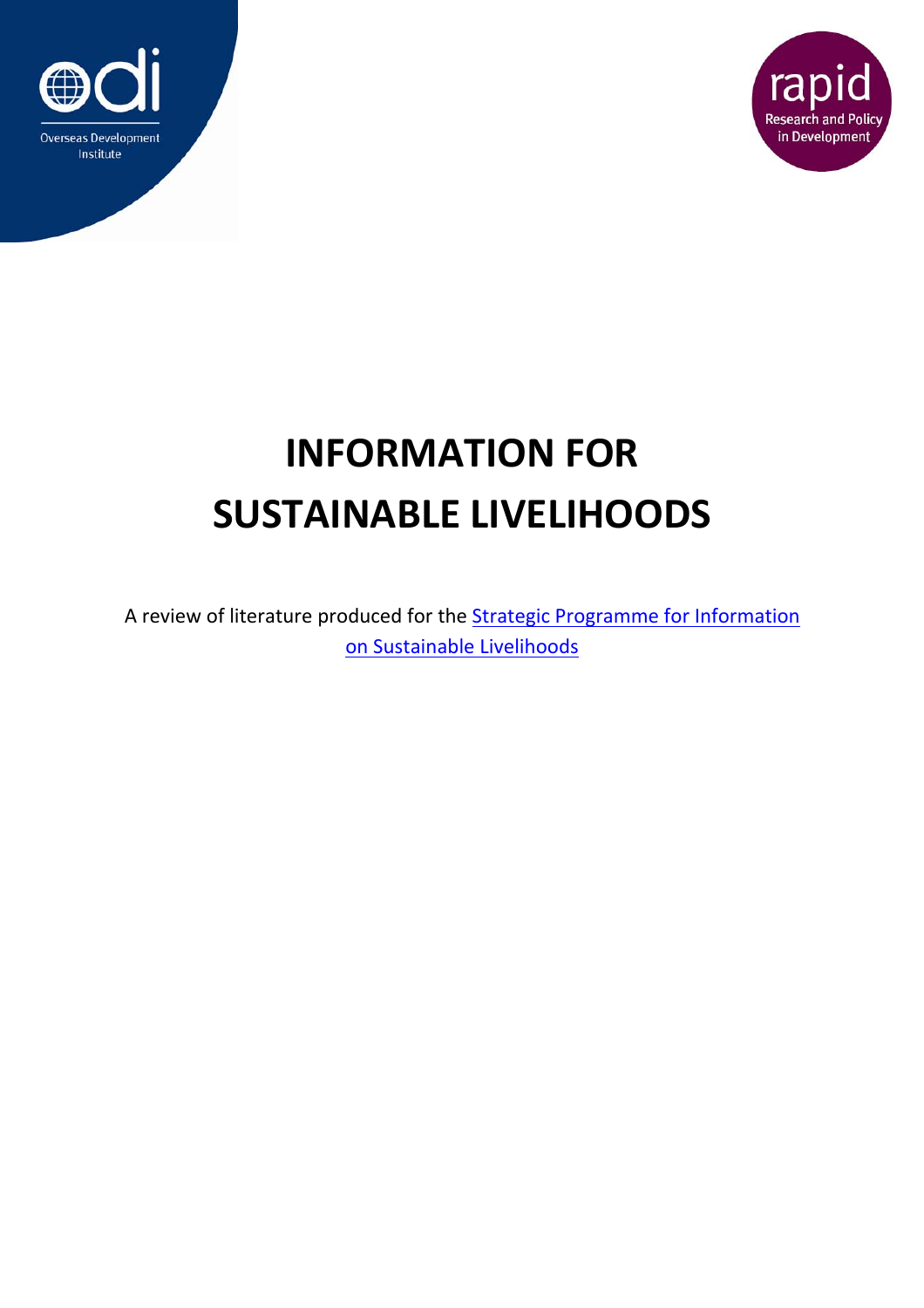Arunachalam, S. (1999) Information and Knowledge in the Age of Electronic Communication: A Developing Country Perspective. Journal of Information Science 25(6), 465‐476.

Ashley, C. and Carney, D. (1999) Sustainable Livelihoods: Lessons from early experience. London, UK: DFID.

Ashley, S. (2000) Pro‐poor Livestock Development. Paper prepared for Livelihoods Connect Website by In‐Development Ltd.

This review paper prepared by In‐Development Ltd, looks at future directions for livestock development where a focus on the poor is the main objective. It reviews experiences with livestock development to date, and offers explanations for why results have often been less than favourable. It then proposes a way forward based on this analysis, and develops this into a number of practical implications from a donor perspective. The analysis of the livestock sector presented here serves as a practical case study of many of the issues involved in considering institutional approaches to development support

Ballantyne, P., Labelle, R., Rudgard, S. (2000) Information and knowledge Management: Challenges for Capacity Builders. Policy Management Brief 11. ECDPM.

Information and communication technologies (ICTs) represent for many people an opportunity to address the challenges of development and help to reduce poverty by a combination of wealth and job creation, delivering better services, and building capacity within government and community organisations. The effect on poverty alleviation, however, is dependent on ICTs being used according to local needs and circumstances. In order for local needs to be effectively expressed and managed, the skills and capacities of both individuals and institutions need to be developed to build on the potential benefits of improved information and knowledge transfer. Use of ICTs is limited by a lack of awareness and skills, training and capital resources to purchase and maintain equipment. Use of the Internet is constrained further in many developing countries by the low provision of appropriate content both in terms of language and subject matter. Barriers to access can be identified at all levels from the international and national policy context to local technical capacity and therefore need to be addressed through partnerships that include a wide range of actors from politicians to the private sector, NGOs and community organisations. This paper sets out a number of principles for effective partnerships and the role of capacity building in the modern information context. The management of information is an increasing challenge as information multiplies when it is shared unlike other commodities. Information exchange and knowledge sharing represent the key components of effective partnerships and collaboration and as such they need to be developed at every level from new relationships between donors and recipients to more local ownership of the development process.

Bebbington, A.and Thiele, G. et al (1993) Non‐Governmental Organisation and the State in Latin America. Rethinking roles in sustainable agricultural development. London, UK: Routledge. Bebbington et al observe that research systems are traditionally ill equipped to respond to the rural poor in an efficient and accountable manner. Research structures do not necessarily engage well with current issues of democratisation, poverty alleviation, sustainable development and economic growth. Starting from the assumption that it is important to enhance equity and empowerment in agricultural development, it will therefore also be necessary to choose which agricultural technologies, technology research, and research dissemination strategies are best suited to this context. Bebbington et al argue that it will be more productive to employ accountable and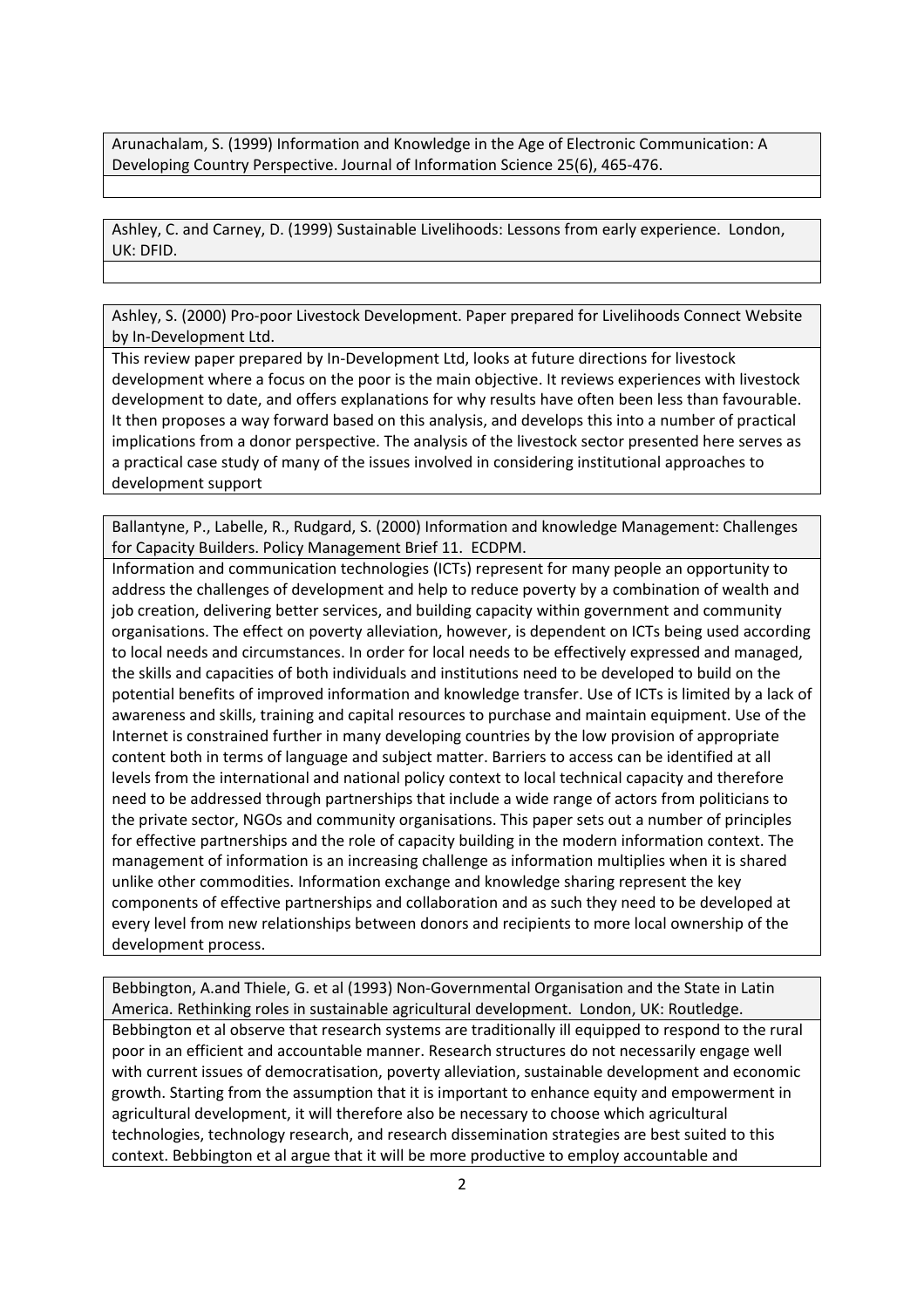participatory research rather than simply technological investigation. Further they suggest that NGOs might be in a good position to engage with these issues. In order to build on their strengths, NGOs should collaborate directly with government as well as more widely in rural civil society, particularly through capacity building programmes and advocacy work.

Berdegué, J. and Escobar, G. (2001) Agricultural knowledge and Information Systems and Poverty Reduction. World Bank.

This discussion paper builds on the AKIS concept that was originally coined by Roling (1986) and developed by the FAO and the World Bank over the past decade (see document 23 in this bibliography). The essential approach that the AKIS concept takes is that agricultural research and extension are necessary but not sufficient in themselves to generate technological change that relies on a more complete set of innovation-oriented institutional arrangements. It introduces more dynamic information lows into the concept of agricultural technological advancement including twoway information flows between farmers and extension services and between farmers and agricultural research centres. Innovation, therefore, must be assumed to come from those institutions that foster innovative practices at any level not simply at the level of research centres. In order to assess the poverty alleviating impact and potential of an AKIS the paper argues that programme design should acknowledge both the direct and the indirect impact including the diffusion of innovations outside the scope of a particular project. The indirect effects, including the diffusion of innovations more widely than the first level of beneficiaries, have greater potential for addressing the global magnitude of poverty. In order to understand the potential impact of both direct and indirect effects of agricultural innovation on poverty an appreciation of the multidimensional aspects of poverty is required. Berdegué and Escobar argue that poor farmers can be largely alienated from the direct effects of agricultural technological innovation in many cases because they have less access to information and resources in the first instance and are also less able to compete with more efficient farmers who may benefit from more favourable production environments, better technologies and more conducive policy and institutional incentives. Indirect effects manifest themselves as lower food food prices, agricultural employment and wages and linkages with the non‐farm economy. In order to promote the poverty alleviating potential of AKIS in developing countries the current complexity of the institutional context must also be understood. Official research and extension agencies are now joined by a host of other actors including the private sector and NGOs, farmers organisations, religious environmental and social ministries and foundations. This corresponds to increasingly complex and diverse technologies and mechanisms for planning, designing and delivering services. The heterogeneity of the poverty context must be adapted into AKIS if agricultural innovation is to be made available to and transferred between a wider range of institutions and a larger number of beneficiaries.

Berners‐Lee (1999) Weaving the web. San Francisco, USA: Harper.

One day in 1980, Berners‐Lee, an Oxford‐trained computer consultant, got a random thought: Suppose all the information stored on computers everywhere were linked?" So he created a system to give every "page" on a computer a standard address (now called a URL, or Universal Resource Locator), accessible via the HyperText Transfer Protocol (HTTP), formatted with the HyperText Markup Language (HTML), and visible with the first browser, which did the trick of linking us all up. He may be the most self‐effacing genius of the computer age, and his egalitarian mind is evident in the names he rejected for his invention: "I thought of Mine of Information, or MOI, but moi in French means 'me,' and that was too egocentric.... The Information Mine (TIM) was even more egocentric!" Also, a mine is a passive repository; the Web is something that grows inexorably from everyone's contributions. Berners‐Lee fully credits the colorful characters who helped him get the bobsled of progress going‐‐one colleague times his haircuts to match the solstices‐‐but he's stubbornly independent‐minded. His quest is to make the Web "a place where the whim of a human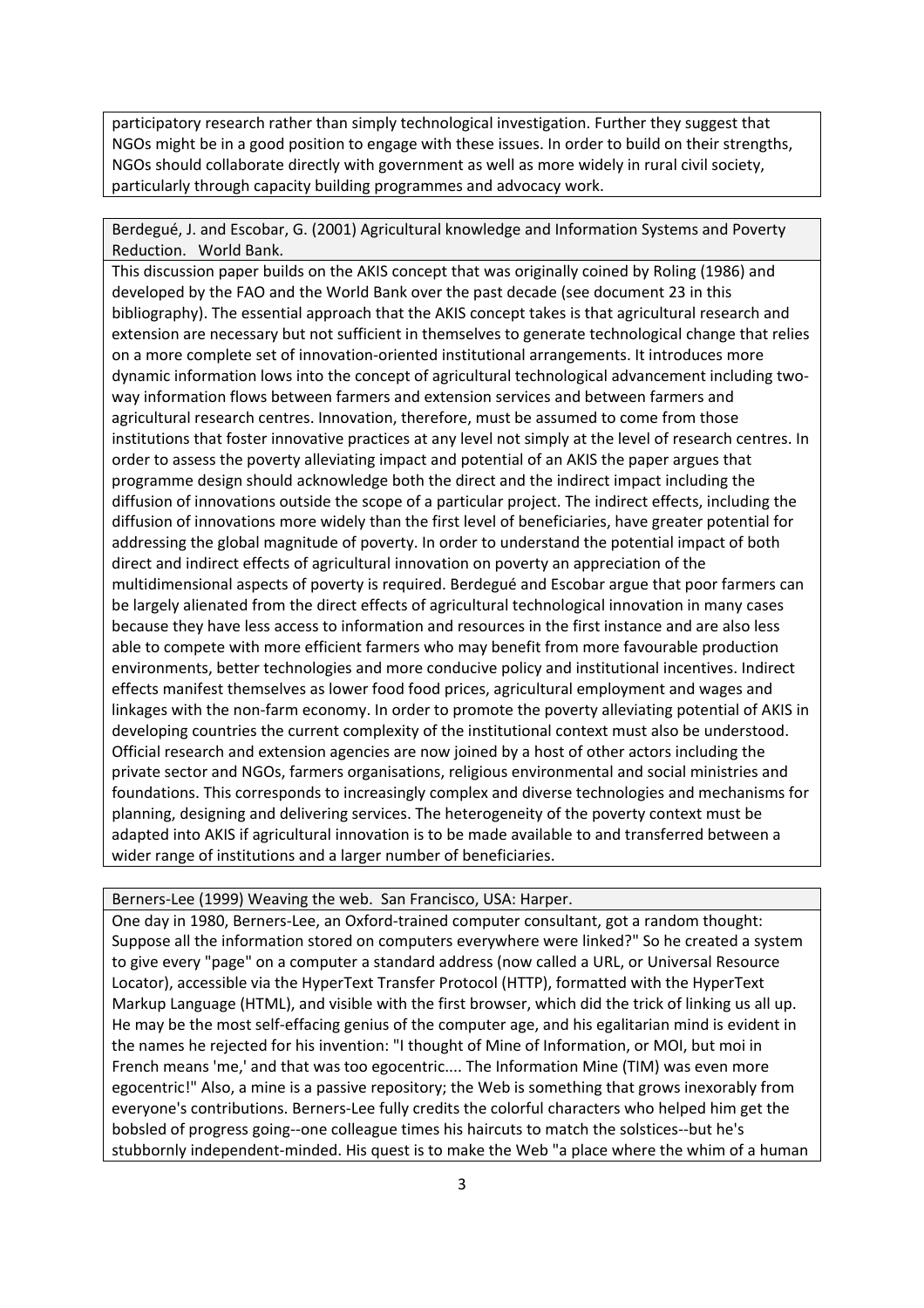being and the reasoning of a machine coexist in an ideal, powerful mixture." Hard‐core tech types may wish Berners‐Lee had gone into deeper detail about the road ahead: the "boon and threat" of XML, free vs. commercial software, VRML 3‐D imaging, and such. But he wants everyone in on the debate, so he wrote a brisk book that virtually anyone can understand.

Bridges.org (2001) Spanning the Digital Divide: Understanding and Tackling the Issues. Bridges.org. This report aims to cut through the hype and fervour surrounding debates over 'digital divides' and provide an objective overview. It presents some of the basic facts about ICT access and use and examines the true nature of so‐called digital divides, both between and within countries. It describes various studies and approaches to the problems and outlines on‐the‐ground initiatives and government policies to address them. It reflects on what is working best and what is failing ‐ and why. It goes on to make a number of recommendations illustrating the key elements necessary for integrating technology into society in an effective, sustainable way so that people can put technology to use to improve their lives: this is termed 'real access' to technology. Furthermore it provides an extensive list of sources for further information.

Burke, A (1999) Communications and Development: A Practical Guide. Social Development Division Guidance Series Factsheet, Social Development Division. London, UK: DFID.

Carney, D., Drinkwater, M., Rusinow, T., Neefjes, K., Wanmali, S. and Singh, N. (1999) Livelihoods approaches compared: A brief comparison of the livelihoods approaches of the UK Department for International Development (DFID). London, UK: DFID.

This review covers the approaches of DFID, Oxfam, CARE and UNDP. Representatives of four development agencies (DFID, Oxfam, CARE and UNDP) bring together the fundamental principles behind the livelihoods approaches adopted by their different organisations. Concise comparisions are drawn and conclusions made about whether the differences between them matter. Variations in emphasis and interpretation of the sustainable livelhoods approach are revealed between the agencies, and each of the approaches is shown to be continuously evolving. The approaches of the four agencies also share much in common, such as: roots in the work of Chambers and Conway, the focus on assets, the interest in macro-micro links, and the stress on flexibility of application. This analysis helps to broaden understanding of the SL framework and its application.

Carter, I. (1999) Locally generated printed materials in agriculture: Experience from Uganda and Ghana. London, UK: DFID.

Chambers, R. (1994) Knowledge and power: All power deceives in Knowledge is power? The use and abuse of information in development. IDS bulletin 25(2), April 1994. Brighton,UK: IDS.

Chapman, J. (2001) Joint analytical study of the application of sustainable livelihood approaches in the FAO Special Programme on Food Security. Rome desk study January 2001. Oxford, UK: Oxford Policy Management.

Chastenet, M (1998) Plantes et paysages d'Afrique. Une histoire a explorer. Paris, France: Karthala.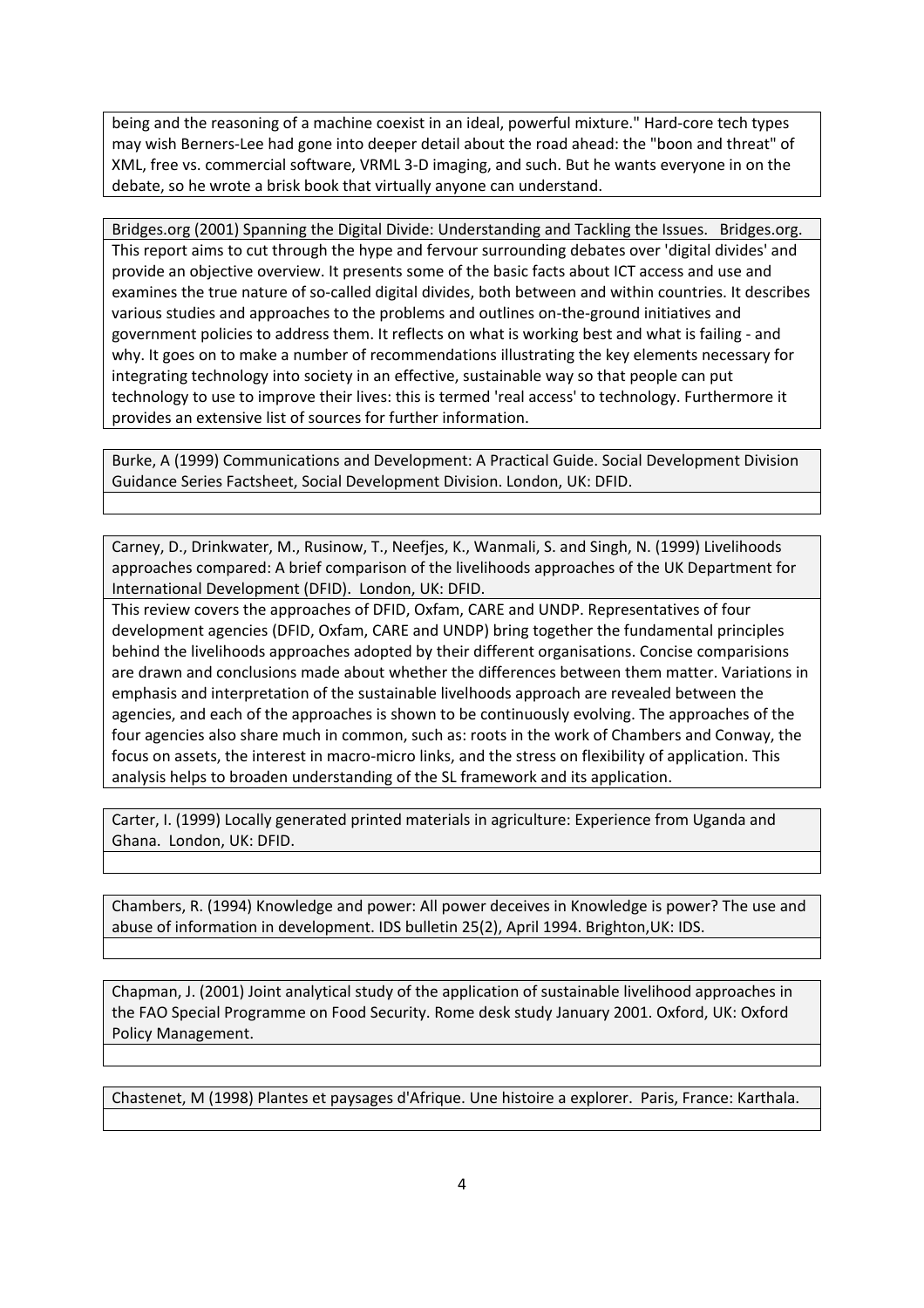Christoplos, I, Farrington, J. and Kidd, A. (2001) (2001) Extension, Poverty and Vulnerability. Inception Report of a Study for the Neuchatel Initiative. ODI Working Paper 144. London, UK: ODI.

Christoplos, I. , Farrington, J. and Kidd, A. (2002) Extension , Poverty and Vulnerability: The Scope for Policy Reform. Final Report of a study for the Neuchatel Initiative. ODI Working Paper 155. London, UK: ODI.

Coldevin, G. (2000) Participatory Communication and Adult Learning For Rural Development. FAO. The article traces the development of participatory approaches in FAO's field programmes and other agencies' activities, which mark the general shift away from top‐down approaches in extension practice. FAO has been at the forefront of promoting participatory approaches as a useful way of integrating farmers, extension and research in the development process especially at the planning and implementation stages. The focus of the Communication for Development Group of the FAO is to enable farmers to access relevant information and knowledge according to their needs. The group's mandate includes both normative: development of policies, strategies methodologies, guidelines, best practices and information tools and materials and fieldwork: project appraisal, design, implementation, monitoring and evaluation, technical backstopping and training, establishing partnerships and networks, and providing communication technology advice.

Crede, A. and Mansell, R. (1998) The importance for sustainable development: ICTs in Developing Countries. IICD.

CTA (2001) ICT Update: A current awareness bulletin for ACP agriculture. Wageningen, Netherlands: Technical Centre for Agricultural and Rural Cooperation.

Dagron, A. (2001) Making waves: Stories of participatory Communication for Social Change. Rockefeller Foundation.

Davies, S. (1994) Information, knowledge and power in Knowledge is power? The use and abuse of information in development. IDS bulletin 25(2), April 1994. Brighton,UK: IDS.

DFID (1997) Eliminating World Poverty: A Challenge for the 21st Century. White Paper on International Development. London, UK: DFID.

DFID (1999) Sustainable Livelihoods Guidance Sheets, Section 2 The Livelihoods Framework. London, UK: DFID.

DFID (2000) The media in governance. A Guide to Assistance: developing free and effective media to serve the interests of the poor. Issues series. London, UK: DFID.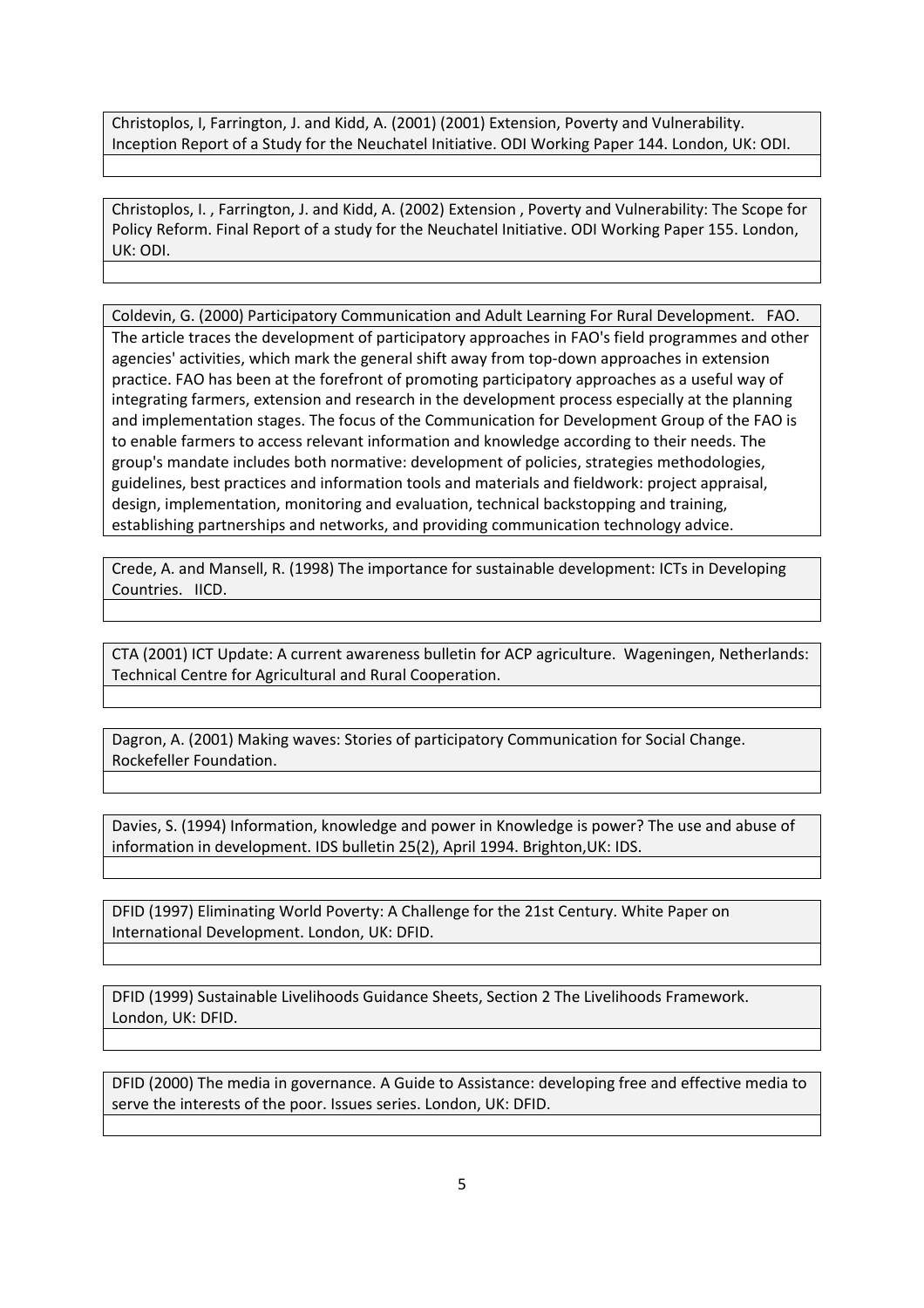DFID (2001) The Significance of information and communication technologies for reducing poverty. Draft, 3 September 2001. Unit for Policy Studies, Development Policy Department. London, UK: DFID.

DFID (2001) The challenge of universal primary education. Strategies for achieving the international development targets. London, UK: DFID.

DFID (2000) Eliminating World Poverty: Making Globalisation Work for the Poor. White Paper on International Development. London, UK: DFID.

DFID/NEDA (1999) Agricultural Extension. Sustainable Livelihoods Service Delivery Key Sheet No. 2. London, UK: ODI.

Dixon, J., Hall, M. Hardaker, J. and Vyas, V. (1994) Farm and Community information use for agricultural programmes and policies FAO Farm Systems Management Series. Rome, Italy: FAO.

DOTForce (2001) Global Bridges, Digital Opportunities. Draft report. London, UK: DOTForce.

Dragon, A. (2001) Making Waves: Stories of Participatory Communication for Social Change. Rockefeller Foundation.

Ernberg, J. (2001) Multipurpose Community Telecentres (MCTs) ‐ a business case? International Telecommunications Union.

Escobar, A. (1995) Encountering development. The making and unmaking of the third world. Princeton, New Jersey, USA: Princeton.

FAO (2000) Inter-agency Experiences and Lessons: from the forum on operationalising sustainable livelihoods approaches. From the forum on operationalizing sustainable livelihoods approaches. Pontignano (Siena) 7‐11 March 2000. Rome, Italy: DFID/FAO.

FAO (2000) Medium term Plan 2002‐2007. Rome, Italy: FAO.

FAO (2000) Programme Implementation Report. Rome, Italy: FAO.

FAO (2000) Reforming FAO. Into the New Millennium. Rome, Italy: FAO. This document presents the pinciples that have been followed, detailing the measures taken and the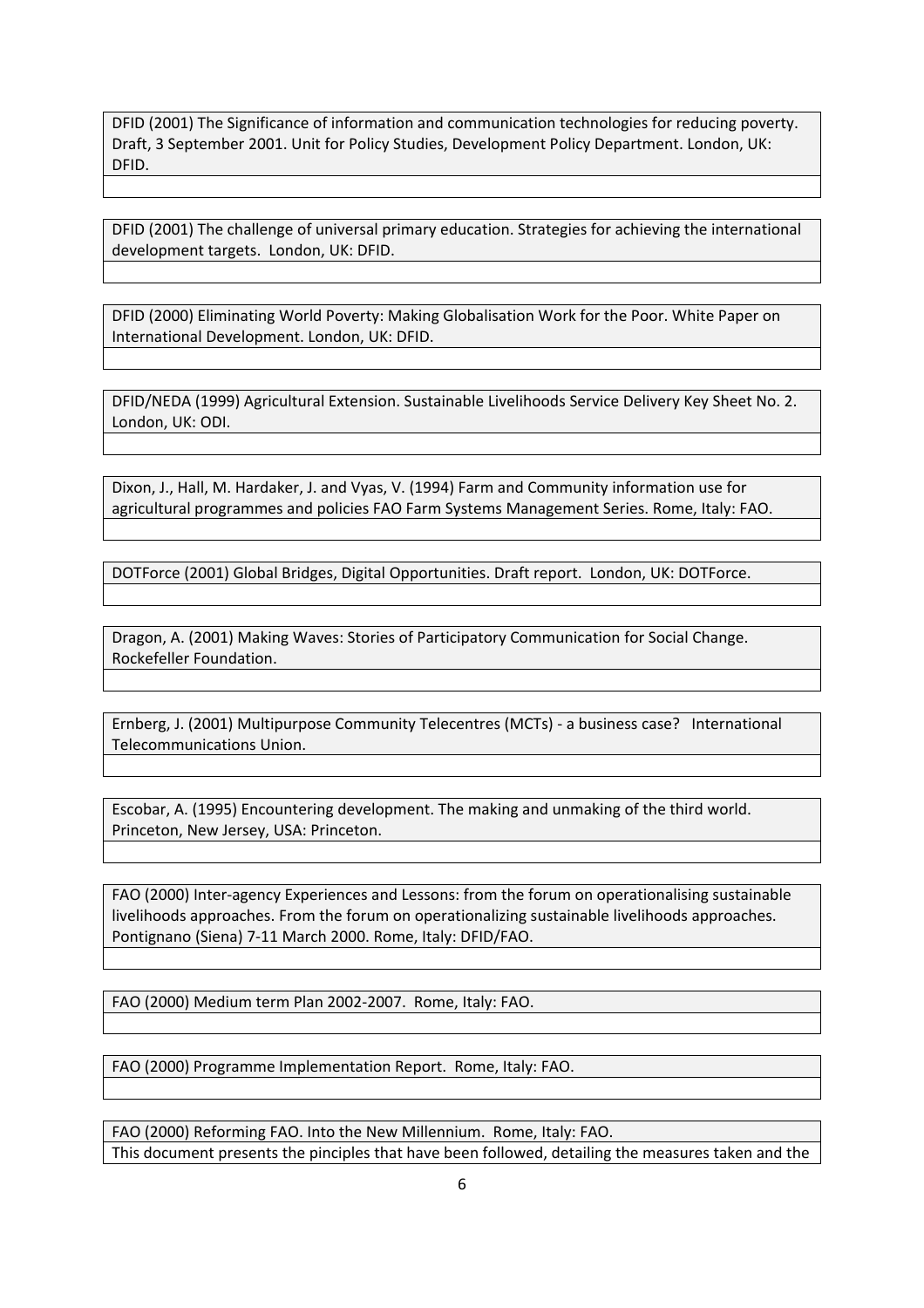results achieved to date. The "eview of FAO's programmes, structure and policies was initiated in early 1994. As part of the reform process a clear distinction was made between normative and operational activities in the technical departments. In particular, to improve the coherence of services provided to Member Nations while also strengthening their country focus, the Development Department was transformed into a new Technical Cooperation (TC) Department. FAO cooperates with multilateral and bilateral assistance agencies, the private sector and non‐governmental organizations (NGOs). In response to the need to concentrate on issues of sustainability and to follow up on the United Nations Conference on Environment and Development (UNCED), FAO established the Sustainable Development (SD) Department. The General Affairs and Information (Gl) Department also underwent a major restructuring, with the introduction of new technologies and more emphasis on external contracting for translation and publishing. A resulting development in the area of corporate communication was the major reorganization of the Information Division (Gll) in late 1998, which consolidated the former press, radio and television branches into a single Media Relations Branch. Media officers in the new branch received training so as to have the versatility to work with journalists in both print and broadcast media.

FAO (2000) Report of the First Consultation on Agricultural Information Management (COAIM), Rome 5‐7 June 2000. Rome, Italy: FAO.

The Consultation was designed to bring policy issues related to management and access to agricultural information to the attention of the inter‐governmental process, and establish a global framework for the normative work of the WAICENT. It recognises the key role that information and knowledge play in ensuring food security and sustainable development and focuses on ways of improving the capacities of decision‐makers, professionals and the public at large in Member Countries to access and use agricultural information. The Consultation covered all aspects of agricultural information management, the agenda included key topics, such as mechanisms for improving access to agricultural information, improving the coordination of capacity building efforts, and issues related to guidelines and standards in information management. COAIM brought together information users and providers, policy-makers, funding agencies, and the major players in all the relevant fields of agricultural information, as well as observers from the UN and NGO community. In addition to statements from FAO member delegations, the consultation featured workshops on key aspects of the use of ICTs in agricultural development and food security and on the latest advances in information management systems, facilitated by specialists from the wider development community and academia

FAO (2000) Guidelines for National FIVIMS. Background and principles. IAWG Guidelines Series No.1. Rome, Italy: FAO.

FAO (2001) Evaluation of FAOs Policy Assistance (Cooperation with Member Countries in the Development of National Policies (1994‐99) with particular attention to FAO‐TCP). FAO Programme Committee, Eighty‐fifth Session, Rome 7‐11th May 2001. Rome, Italy: FAO.

This evaluation addressed activities to directly assist countries in policy development, and not normative policy work. The evaluation concentrated on policy formulation and excluded policy implementation, although the latter was a major criteria for judging whether policy was successful. It found that FAO's policy assistance was widely appreciated by the countries and international partners and that its technical quality was as good as, or better than, that of other agencies, making considerable contributions to the policy making processes. It found FAO to have comparative strength in agricultural subsector work, fisheries and forestry as well as in its consultative approach in working with governments. It concluded that policy assistance should be given priority commensurate with its importance and should be further strengthened. It recommends that the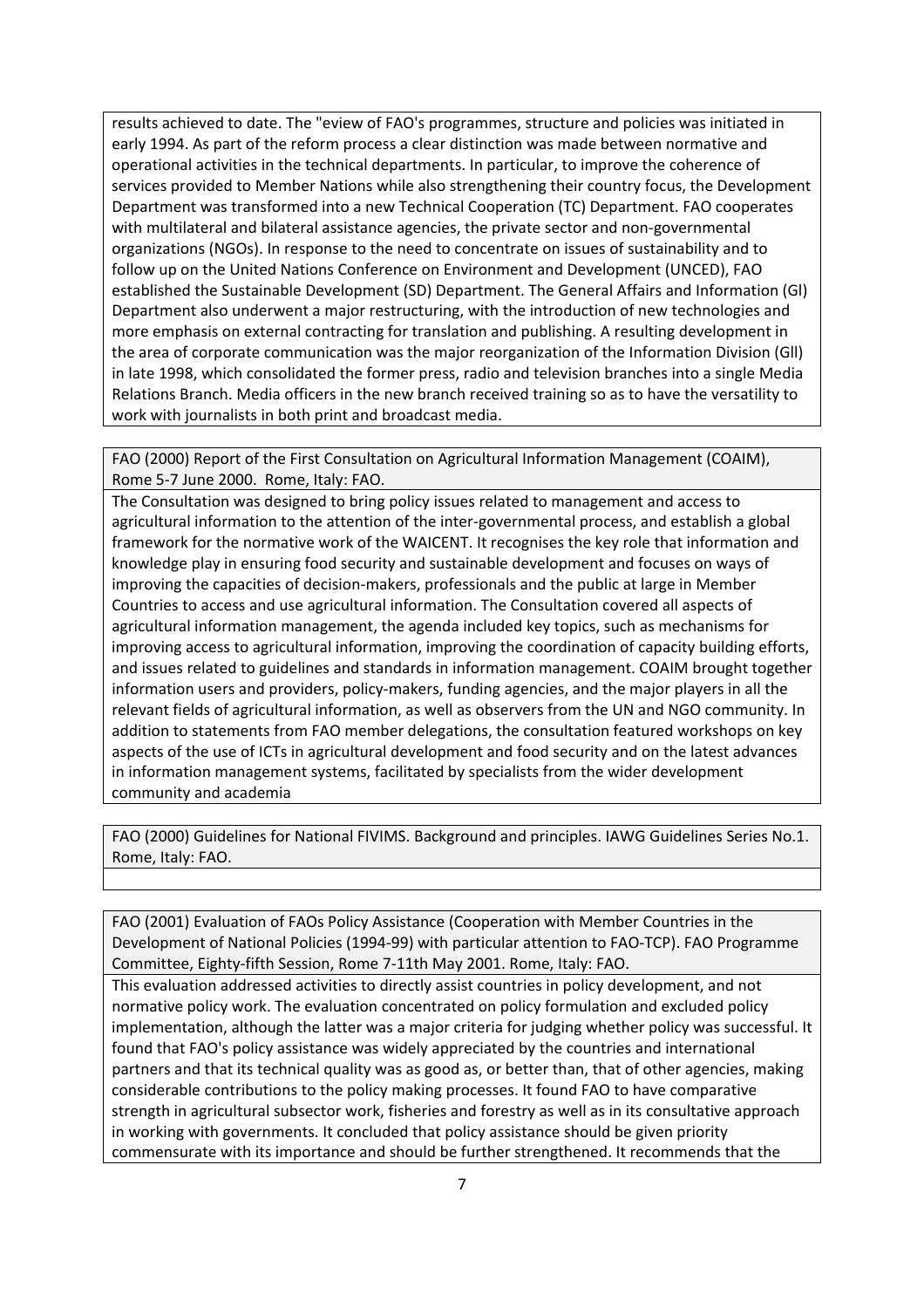FAO should focus on its comparative strengths and remedy its weaknesses, especially improvements in its capacity for rapid flexible response through better coordinated work among the many parties involved at the country, regional and Headquarters level.

FAO (2001) Improving Support for Enhancing Livelihoods of the Rural Poor. Draft Programme Memorandum. Rome, Italy: FAO.

The livelihoods support programme (LSP) aims to build interdisciplinary approaches to enhancing and sustaining the livelihoods of the poor living in diverse agro-ecological, economic, institutional and socio-cultural environments. The LSP will support the FAO's Regular Programme activities through the increased collaboration in the collection of information, analysis, dissemination of good practices, development of methodologies, guidelines and policies related to sustainable livelihoods.

FAO (2001) Pro‐Poor Livestock Policy Facility. Fostering the Policy Dialogue in Support of Equitable, Safe and Clean Livestock Farming. DFID Summary Project Memorandum. Rome, Italy: DFID/FAO. The livestock sector represents an opportunity for the poor to participate in an expanding market without the need for substantial resources or training. The rapid increase in demand for livestock products in developing countries is expected to continue and more effective and informed policy making is required to avoid the economic and social conflicts in the sector. There has also been a geographic shift of livestock production from temperate and dry areas to warmer, more humid and disease prone environments. It is apparent that there is a void in the provision of unbiased information for policy makers and this facility aims to fill in many of the gaps to assist in the discussion and negotiation of livestock issues. This requires information and tools to analyse the impact of livestock policies on the poor.

FAO (2001) Strengthening Participatory Approaches in Forest Maangement in Uganda, Ghana, and Guyana. Forestry Department Programme Memorandum. Rome, Italy: FAO.

The Programme promotes the adoption of sustainable resource management to improve the livelihood strategies of the rural poor. This will be achieved by supporting the capacity of government forest departments, key institutions such as forestry schools and training institutes, other agencies, national non‐governmental organisations (NGOs) and community‐based organisations (CBOs) to integrate broad‐based participation in natural resource management. The adoption of participatory approaches is essentially an internally driven process. However, in 1998, in response to requests from the field and the results of a needs assessment, the Community Forestry Programme (FONP/CF) of the Forestry Policy and Planning Division of the Forestry Department of the Food and Agriculture Organization of the United Nations (FAO), decided to develop a comprehensive set of materials outlining the steps of the participatory process for use by mid-level managers and field staff in government departments. The programme will use a livelihoods framework to help ensure that governemnt planners in the restructured 'Foresty Commissions' in each country will integrate participation into more effective natural resource managment strategies that are targeted towards poverty reduction.

FAO (2001) Report on the development of FIVIMS to the 27th session of the CFS.IAWG 5/6. Rome, Italy: FAO.

FAO (1989) Guidelines on Communication for Rural Development: a brief for development planners. Rome, Italy: FAO.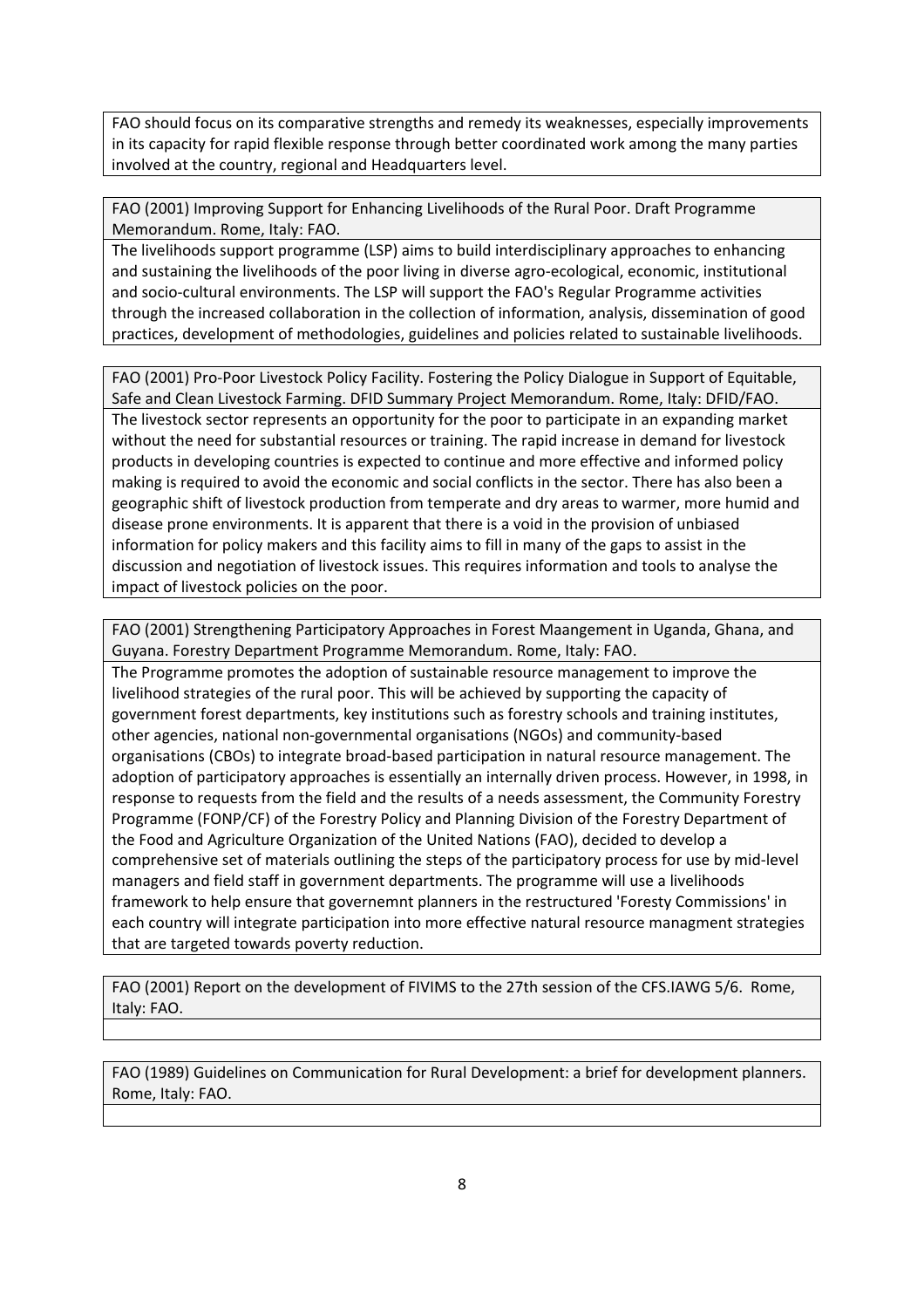FAO (1996) State of the World's fisheries. Rome, Italy: FAO.

FAO (1998) The first mile of connectivity. Advancing telecommunications for rural development through a participatory communication approach. Rome, Italy: FAO.

This book is published by the Communication for Development department of the FAO and contains a collection of papers reflecting international experience and proposals for promoting telecommunications infrastructure in rural communities using participatory approaches. The book is separated into five main sections dealing with the rural context (first mile), comparable participatory approaches using other media such as radio and video, practical approaches to rural telecommunications markets, integrated tools to support rural knowledge systems and the policy context. Richardson sets the theme that is followed up throughout the book that it is important to connect rural communities to an increasingly globalised world dominated by market forces despite the apparent low priority of telecommunications in the poorest communities. The remoteness of many rural communities is preventing them from participating not only in the processes of global change but more specifically in their own development and progress. The gap between 'information haves' and 'information have nots' will continue to rise unless the processes of improving participation in communication for development projects, such as those advocated by Norrish, Snowden and Moetsabi can be integrated with strategies for advancing telecommunications that ensure broad‐based access and community ownership (Hudson). Case studies and experiences from the North (Richardson, Snowden, Gorenflo) provide useful illustrations of the historical processes of development in rural telecommunications with relevance to both the policy debate and the processes of institutional capacity building, especially at the community level. Current experiences in developing countries are also covered in depth and a range of approaches such as democratic development in Asia (Ford) and opportunities to harness the latest technical advancements such as 'wireless systems' in Africa (Jensen and Richardson) provide authoritative recommendations for improving rural connectivity in developing countries for sustainable development (Ernberg).

FAO (1999) The Strategic Framework for FAO 2000‐2015. Rome, Italy: FAO.

The full document, as approved by the FAO Conference at its 30th session in November 1999, is designed to guide the FAO's work until the year 2015. It provides the authoritative framework for the Organization's future programmes, which will be developed through successive Medium‐Term Plans and Programmes of Work and Budget. It outlines the anticipated future role of the Organisation in relation to current and projected demographic and economic trends.

FAO (1999) Sustainable Livelihoods Fisheries Programme in West Africa. A DFID/FAO Partnership for the application o fthe Code of Conduct for Resposible Fisheries. Rome, Italy: FAO.

This programme aims to reduce poverty in Western and Central Africa by improving livelihoods of people dependent on fisheries and aquatic resources. The programme will focus on the development of fisheries through appropriate policies and institutions. The programme will involve direct support to governments for national level policy making and planning and to poor communities to enhance their capacity to participate in fisheries planning and management. The Code of Conduct for Responsible Fisheries (CCRF) formulated by the FAO in 1995 forms the basis for the programme activities such as establishing systems for governments and communities to share the management of fisheries resources, introducing systems for rehabilitating aquatic environments and improving the efficiency of artisanal systems.

FAO (2000) Communication for Development Report 1996‐1997. Rome, Italy: FAO. This is the Communication for Development Group's status report on field activities. The Communication for Development Group is an integral part of the Extension, Education and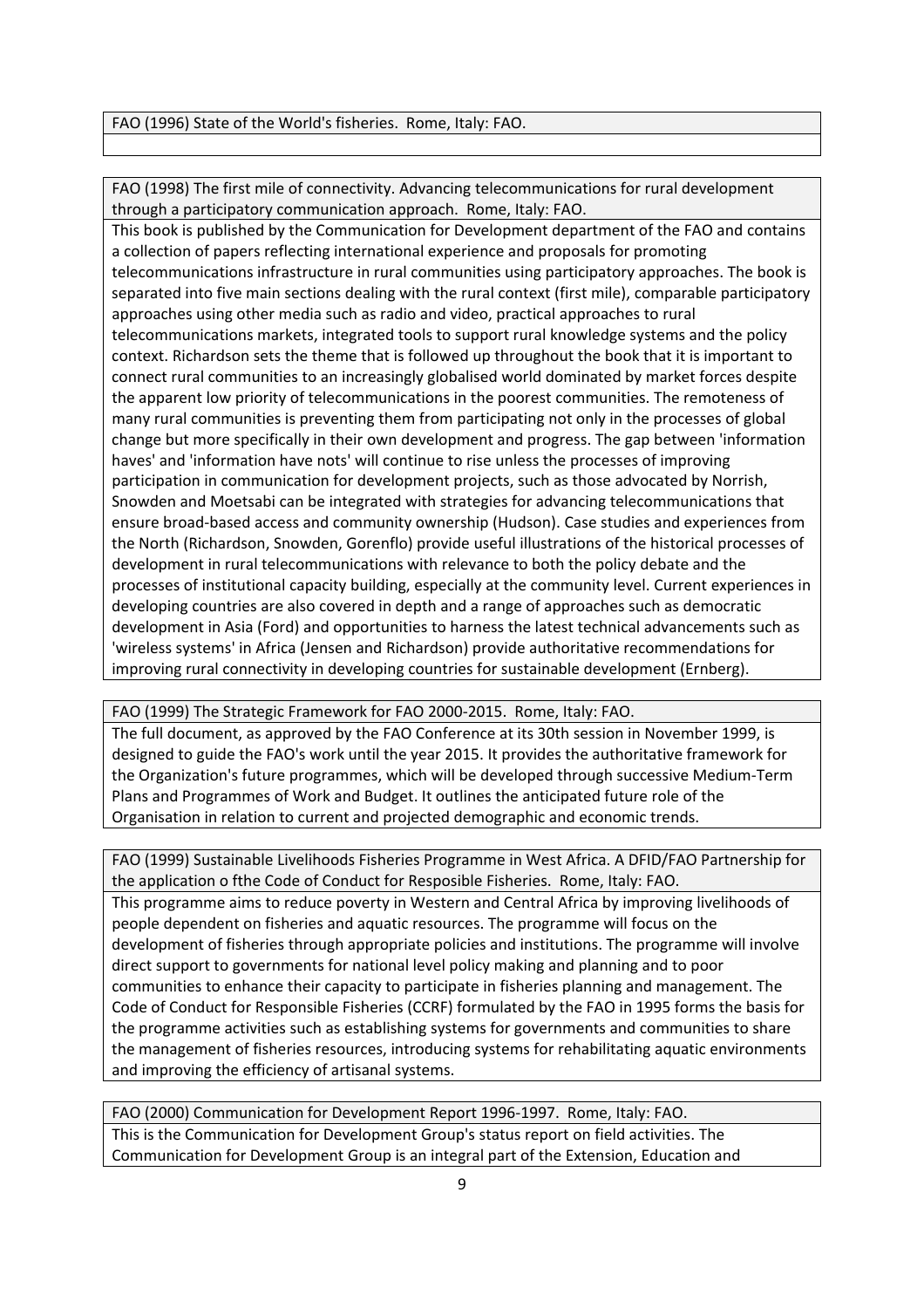Communication Service,

FAO (2000) FAOs Corporate Communication Policy and Strategy. Rome, Italy: FAO.

This document is the FAOs first Corporate Communication Policy and Strategy. The result of a long and intensive process of consultation throughout the Organization, the Policy provides a imely blueprint for managing FAO's diverse communication resources and needs. Its cardinal principles ‐ participatory planning, corporate focus and iecentralized implementation ‐ provide the framework for coordination and cooperation among all units of the Organization.Communication lies at the core of FAO's mandate and it has a need to communicate general messages related to its overall ^andate as well as specific messages directed towards particular audiences related to the priorities of the Organization.

FAO (2000) Fisheries Department Information Strategy: Supporting Informed Decisions and Actions. Rome, Italy: FAO.

The Fisheries Department has an explicit information strategy document (link to FAO (2000) Fisheries Department Information Strategy: Supporting Informed Decisions and Actions) which sets out the departments goals on information and medium term strategic objectives.

FAO/CTA (2001) International Workshop on Farm Radio Broadcasting; Rome, 19‐22 February 2001. Information and Communication Technologies Servicing Farm Radio: New Contents, New Partnerships. Final Report. FAO/CTA.

The Workshop brought together over 50 experts in farm and rural radio to compare experiences in America and Africa and discuss opportunities for the future. Rural radio has proved an excellent communication tool and new information communication technologies (ICTs) have the potential to further enhance its impact on agricultural and rural development. The linking of rural radio radio to new ICTs is one theme that is discussed in the report along with others such as the experiences of specialist institutions and networks ( AIF, DCFN, AMARC,PANOS/IPAO,CIERRO), the scientific research centres (CGIAR, ISNAR), and content supplied by the FAO Technical Departments (GIEWS, WAICENT, etc.). The Workshop also helped to develop North‐South collaboration and plans for partnerships were discussed. Girard introduces the strategic context relating to the challenges and opportunities for bridging the digital divide which require institutions in rural Africa to build on their existing networks and use community intermediaries to serve as a bridge between the Internet and rural radio. This approach is being tested in Mali by the FAO as described by Jean‐Pierre Ilboudo who also highlights a number of key subjects that that should be promoted more through African rural radio namely Agrometeorological information, information on the food situation in different countries (GIEWS), information on market prices, food safety an post harvest operations. A number of community perspectives are also expounded including Quarmyne's "Kente" Approach which emphasises the relationship between community radio and the listening community. The approach stems from the participatory experiences of Radio Ada in Northern Ghana in which empowerment of trainees and the listening community are taken as the goals. The "Kente" approach has four main elements Knowing self, knowing community, knowing development and knowing media.

FAO/PAIA (2001) A Spatial Information Management and Dissemination Strategy, "GEO‐NETWORK" A Report of the Sub‐Working Group of the PAIA on Spatial Data Management. FAO.

The Medium Term Plan for the FAO (2002‐2007) includes plans for enhanced multi‐disciplinary approaches as called for in the Strategic Framework (2000‐2015). There are 16 Priority Areas for Inter-disciplinary Action (PAIAs) identified within the corporate strategies that they relate to and two further thematic PAIAs. The idea for a Geo‐Network was endorsed at the meeting of the Saptial Information Mamagement PAIA in April 2001and a prototype is expected to be ready for demonstration at the World Food Summit +5 in November 2001. The Geo‐Network project aims to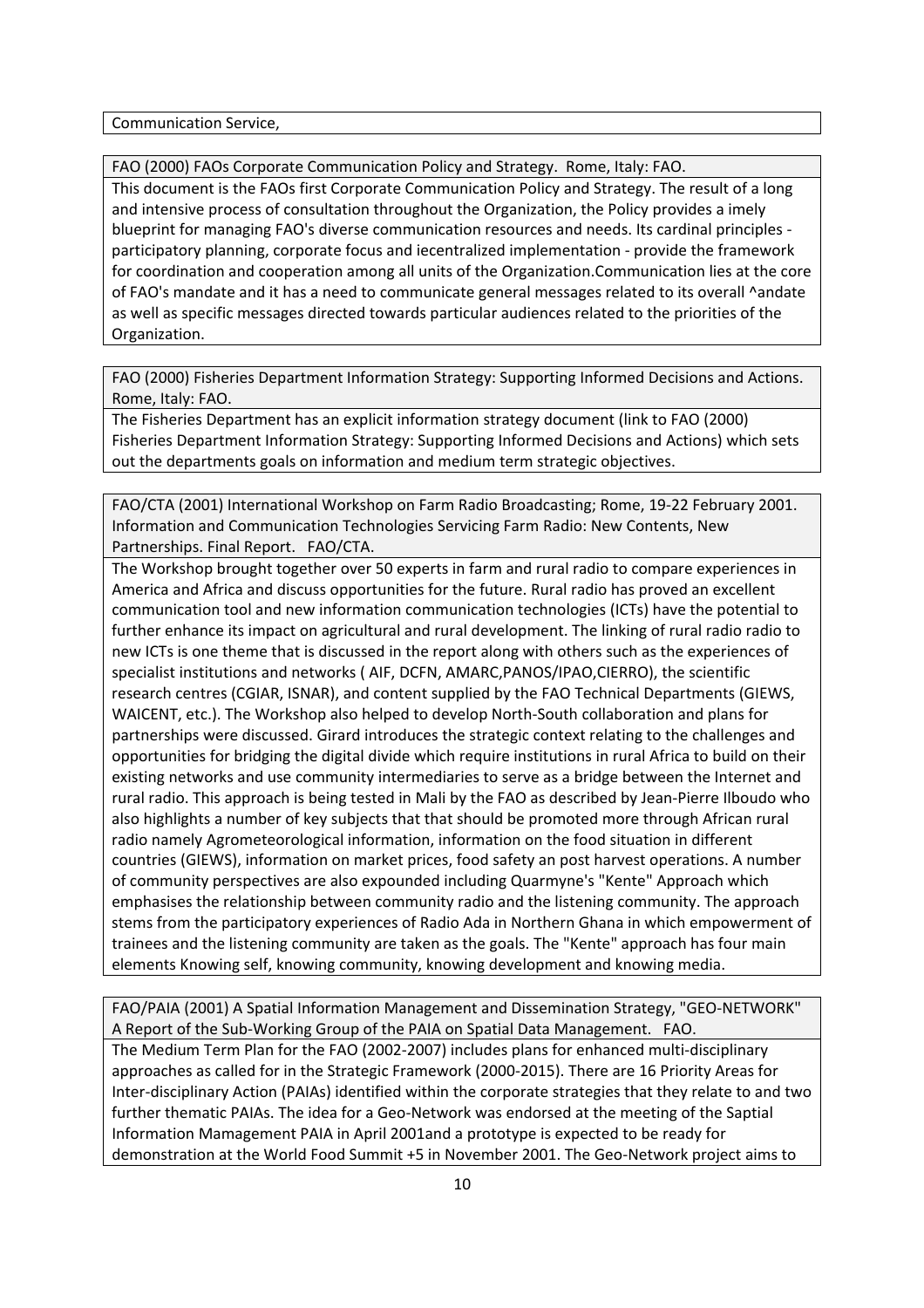create an Intranet/Internet web based system for integrated access to a wide range of spatial data held in a number of different capacities across FAO. The proposed Geo-Network will provide a common user interface and gateway to a variety of data, information and metadata from sources such as FAOMAP, the Geography Network, and AFRICOVER. The GEO-Network will be designed to address a number of information requirements of the FAO offices and in the longer term other UN partners.

FAO/WAICENT (2000) WAICENT Outreach Programme ‐ Outline Strategy. Rome, Italy: FAO/WAICENT.

The goal of the Outreach Programme is to enhance the ability of individuals and communities in Member Countries to improve the efficiency, quality, and relevance of information and knowledge exchange among the various stakeholder groups involved in agricultural development and food security, with a focus on the most vulnerable and deprived groups. The programme will establish a common platform for knowledge exchange between stakeholders in FAO's Member countries and the international community associated with agricultural development and food security. The programme includes a wide range of activities to achieve five outputs

FAO/WAICENT/SDR (2000) FarmNet Farmer Information Network for Agricultural and Rural Development. Rome, Italy: FAO/WAICENT.

The FAO has applied ICTs in Latin America in a project to establish farmer information networks ‐ FarmNets ‐ involving agricultural producers and farmer associations, extension services and NGOs. Operated by farmers and their organisations, a FarmNet links farmers to each other and to the resources and services that they need to improve their livelihoods through agricultural productivity, profitability and food security. A Farmnet uses existing organisational and social groupings of rural people and incorporates grass‐roots communication networks such as farmer‐to‐farmer exchanges and traditional media. It combines the organisational and communication networks of rural people with conventional media, such as rural radio, and with appropriate use of the new ICTs.

FAO/WAICENT/SDR (2000) VERCON Virtual Extension, Research and Communication Network. Rome, Italy: FAO/WAICENT.

The VERCON concept was developed by FAO as a joint project between the Research, Extension and Training Division (SDR) and the World Agricultural Information Centre (WAICENT). It is a prototype network that aims at improving linkages between and within agricultural research and extension institutions using internet‐based ICTs. The internet tool allows network members to capture and develop local content, share, store, retrieve and disseminate information and connect geographically dispersed people from research and extension institutions, faculties of agricultural education, NGO workers and agricultural producers. The tool aims to support improved agricultural production and further broaden and strengthen collaboration through facilitating coordination of rural, local, national and regional development programmes. Functional linkages between research and extension remain unsatisfactory in many developing countries. Advances in ICTs offer new possibilities to improve linkages. However, attention is focused on what needs to be done by the technology rather than being driven by what the technology is capable of doing. There are two fully integrated and co‐dependent components to VERCON, the human and institutional component and the technological component.

FAO/World Bank (2000) (2000) Agricultural knowledge and Information Systems: Strategic Vision and Principles Rome, Italy FAO/World Bank

Agricultural knowledge and Information Systems for Rural Development (AKIS/RD) link farmers and researchers together through education and extension mechanisms. The Strategic Vision and Guiding principles prepared jointly by the FAO and the World Bank aims to set out the challenges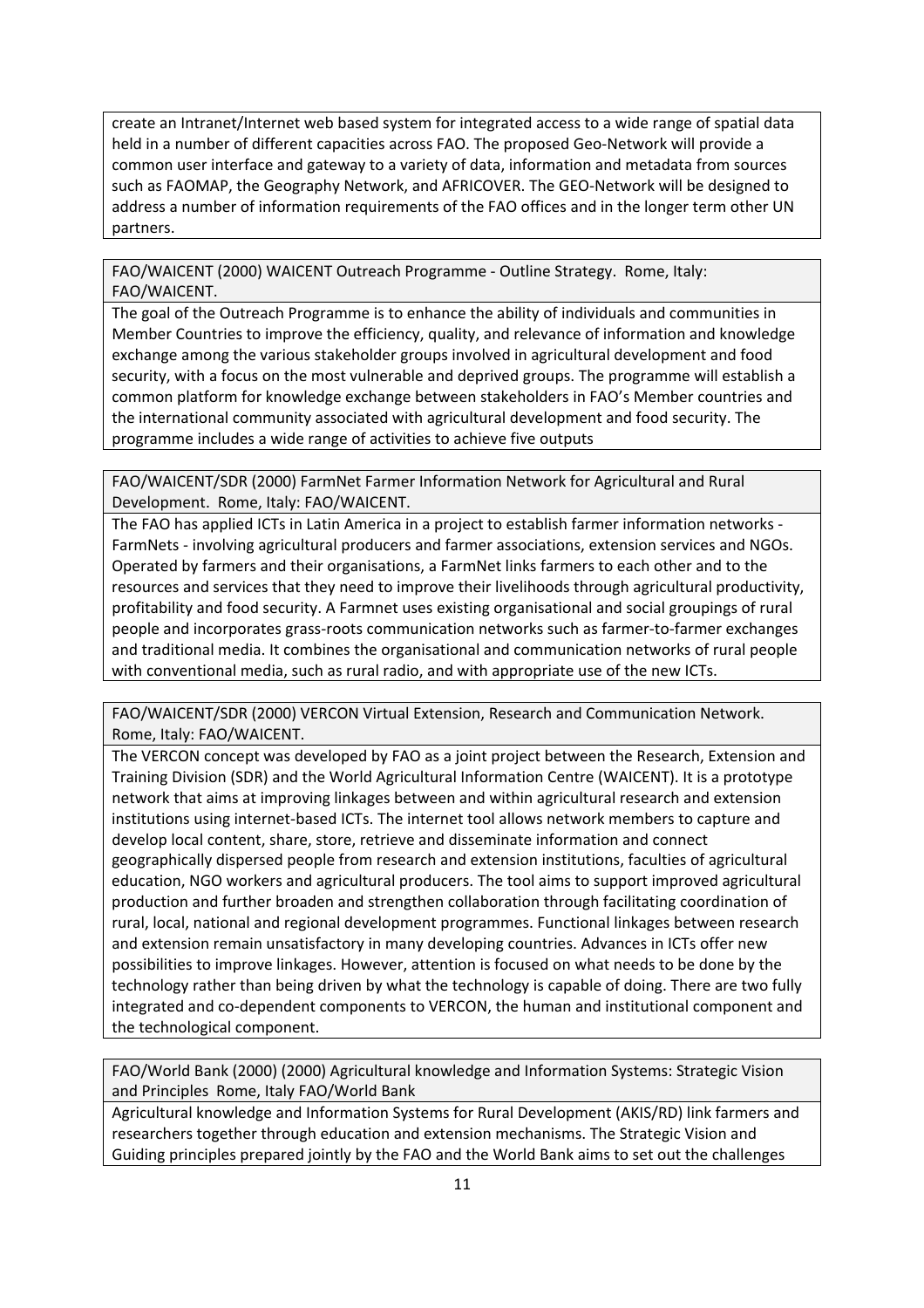and opportunities for AKIS/RDs for improved institutional capacity building. At a local level farmers' capacity can be enhanced through more participatory approaches to learning supported by appropriate research, education and extension services. The Strategic Vision outlines the goals for the AKIS/RD model to support the institutions at all levels from government and the private sector to civil society and farmers with the result of increased knowledge sharing within the system. New opportunities for partnerships between the public and private sector together with the emergence of improved information and communication technologies could be used to transform AKIS/RDs into more effective systems for improving the livelihoods of poor farmers.

Fardon, R. and Furniss, G. (2000) African Broadcast Cultures: Radio in Transition. Harare, Zimbabwe: Baobab Publishing.

Farrington, J., Carney, D., Ashley, C. and Turton, C. (1999) Sustainable Livelihoods in Practice: Early Applications of Concepts in Rural Areas. Natural Resource Perspectives 42, June 1999. London, UK: ODI.

This paper outlines a new approach to poverty alleviation ‐ sustainable livelihoods ‐ setting out its basic concepts and drawing lessons from early experience

Farrington, J., Chapman, R. and Slaymaker, T. (2001) (2001) Sustainable Livelihoods approaches in practice: Potentials and constraints. Paper prepared for the SIDA Poverty Workshop, 8 May 2001. London, UK: ODI.

Much has been written recently about the application of SL approaches to project and programme design and implementation, principally in rural settings.

Gills, B. and Rocamora, J. (1992) Low Intensity Democracy. Third World Quarterly 13(3).

Girard, B. (2001) The Challenges of ICTs and Rural Radio. Paper presented at the First International Workshop on Farm Radio Broadcasting, 19‐22 February 2001.

This paper was presented at the First International Workshop on Farm Radio Broadcasting, 19‐22 February 2001, FAO, Rome. It discuses the nature of the digital divide, limitations of a US‐style Internet model in the context of rural Africa and the characteristics that enable radio's success in the same context. It looks at the way the Internet and rural radio are working together to form low cost networks and to improve radio programming and suggests possible ways forward for Next‐ generation Rural Radio

Goldman, I. (2000) Micro to Macro: Policies and Institutions for Empowering the Rural Poor. Paper prepared for the Livelihoods Connect Website. Khanya.

This report builds mainly on four studies of the institutional issues in promoting an SL approach in Zambia, Zimbabwe and two provinces in South Africa during 1999. The study used the SL framework to structure the analysis, using a vertical transect linking a case study village and district, through the region/province to the centre. This involved participatory work in the village, interviews and workshops at district level, the province and the centre.

Gomez, R., Hunt, P. and Lamoureux, E. (1999) Telecentre Evaluation and Research: a global perspective. Report of an International Meeting on Telecentre Evaluation September 28‐30th 1999. Ottawa, Canada: IDRC.

This is the report of an International Meeting on Telecentre Evaluation in September 1999. It notes that Telecentres are the focus of much attention in international development discourse and hailed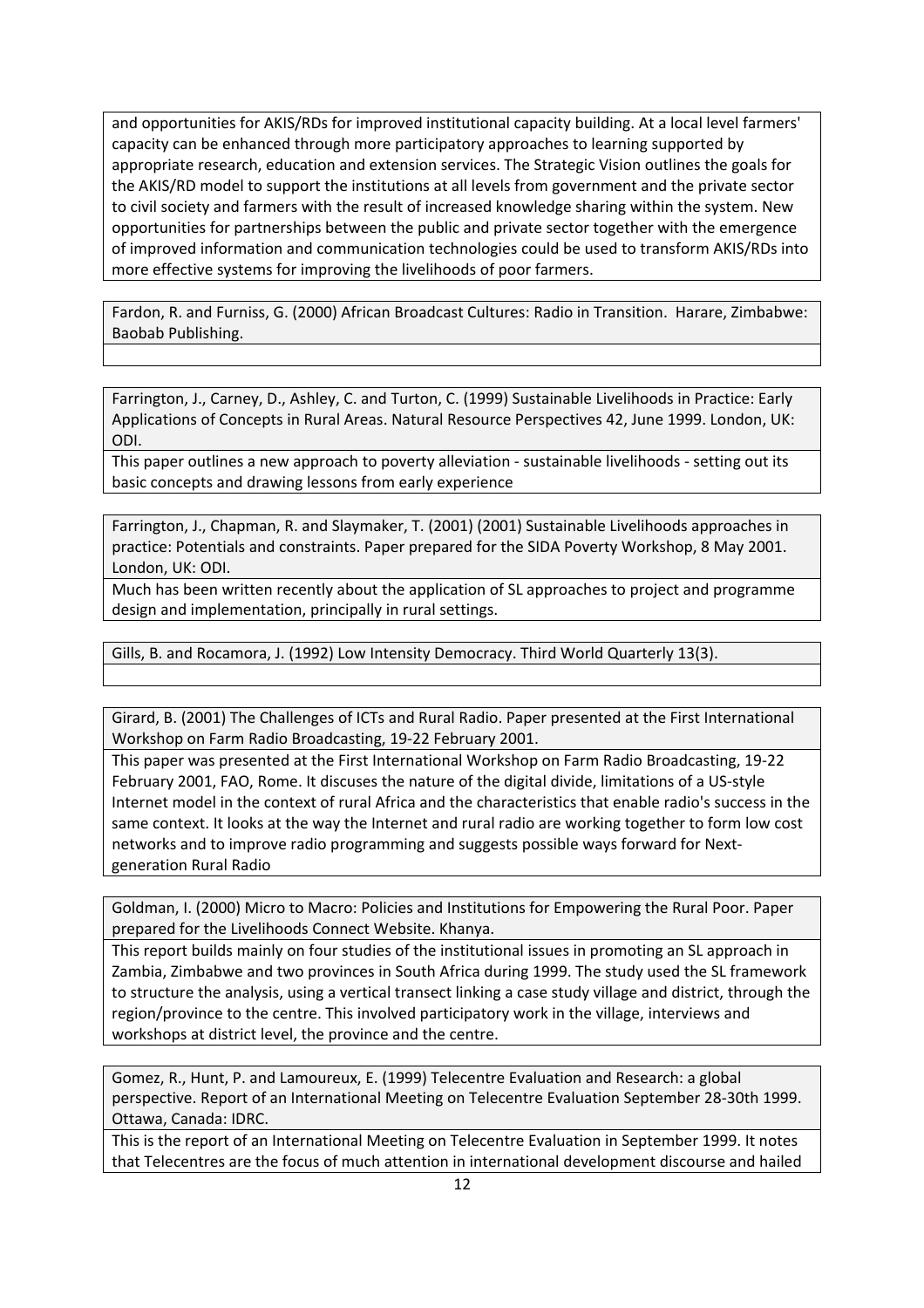as the solution to development problems by providing desperately needed access to information and communication technologies. However this discourse is regarded by some as uncritically euphoric. The purpose of the meeting and this report was to critically examine the notion of telecentres and analyse the diversity of experiences emerging in Africa, Asia and Latin America. In particular it calls attention to the need for improved evaluation of the impact of telecentres and ICTs. While it is generally agreed that there exists potential for the use of ICTs to support social development, until relevant methodologies and adequate tools are developed to effectively assess the social impact of the application of ICTs for sustainable development from the user's perspective, efforts to demonstrate how people are empowered by knowledge will lack credibility. This paper examines some of the preliminary assessment efforts underway and suggests avenues for new research to improve understanding of the role of ICTs in international 'development'.

Grace, J., Kenny, C. and Qiang, C. (2001) Information and Communication Technologies and Broad‐ Based Development: A Partial Review of the Evidence. Draft paper prepared for the World Bank. Information and Communication Technologies (ICTs) are increasingly seen as integral to the development process. This paper reviews some of the evidence for the link between telecommunications and the Internet and economic growth, the likely impact of the new ICTs on income inequality and anecdotal evidence regarding the role of the Internet in improving government services and governance. It looks at methods to maximize access to the new ICTs, and improve their development impact both in promoting income generation and the provision of quality services. The paper concludes with a discussion of the broader agenda needed to ensure the maximum return to ICT investments ‐in areas such as macro‐economic and education policies

Gurstein, M. (2001) Rural Development and Food Security: a 'Community Informatics' Based Conceptual Framework. Paper prepared for COAIM expert workshop on the role of ICTs in rural development and food security. June 2000. Rome, Italy: FAO.

This paper was commissioned as a background paper for the COAIM expert workshop on the role of information and communication technologies (ICTs) in rural development and food security. It is concerned with how the opportunities associated with ICTs might be realized not just in the abstract as a sense of possibility, but within the real context of specific conditions and limitations in the range of developing world contexts and specifically for those in rural areas. Analysis starts from the problem of access for what purpose, by whom and to what?

Heeks, R. (1999) Information and Communication Technologies, Poverty and Development. Paper No. 5, Development Informatics Working Paper Series. Manchester, UK: IDPM.

This paper analyses the question of whether ICTs can help alleviate poverty in low-income countries, focusing particularly on the role of ICTs in assisting the development of small and micro-enterprises. It suggests that ICTs are more likely to play a role as a communication technology, rather than as an information processing or production technology. Given serious inequalities that constrain the use of ICT‐based information by poor entrepreneurs, ICTs may have a greater role to play in giving 'voice' to the poor' i.e. making the poor information providers more than information recipients. The paper is critical of 'the ICT fetish' that dominates much of development thinking at present and turns the use of ICTs within development into an end in itself rather than a means of acheiving other development goals. It identifies a number of 'development opportunity costs' associated with this discourse and increased investment in ICTs at the expense of other sectors.

Heeks, R. (1998) Information Age Reform of the Public Sector: The Potential and Problems of IT for India. Paper No. 6, Information Systems for Public Sector Management Working Paper Series. Manchester, UK: IDPM.

Information technology holds huge promise for public sector management and reform but in many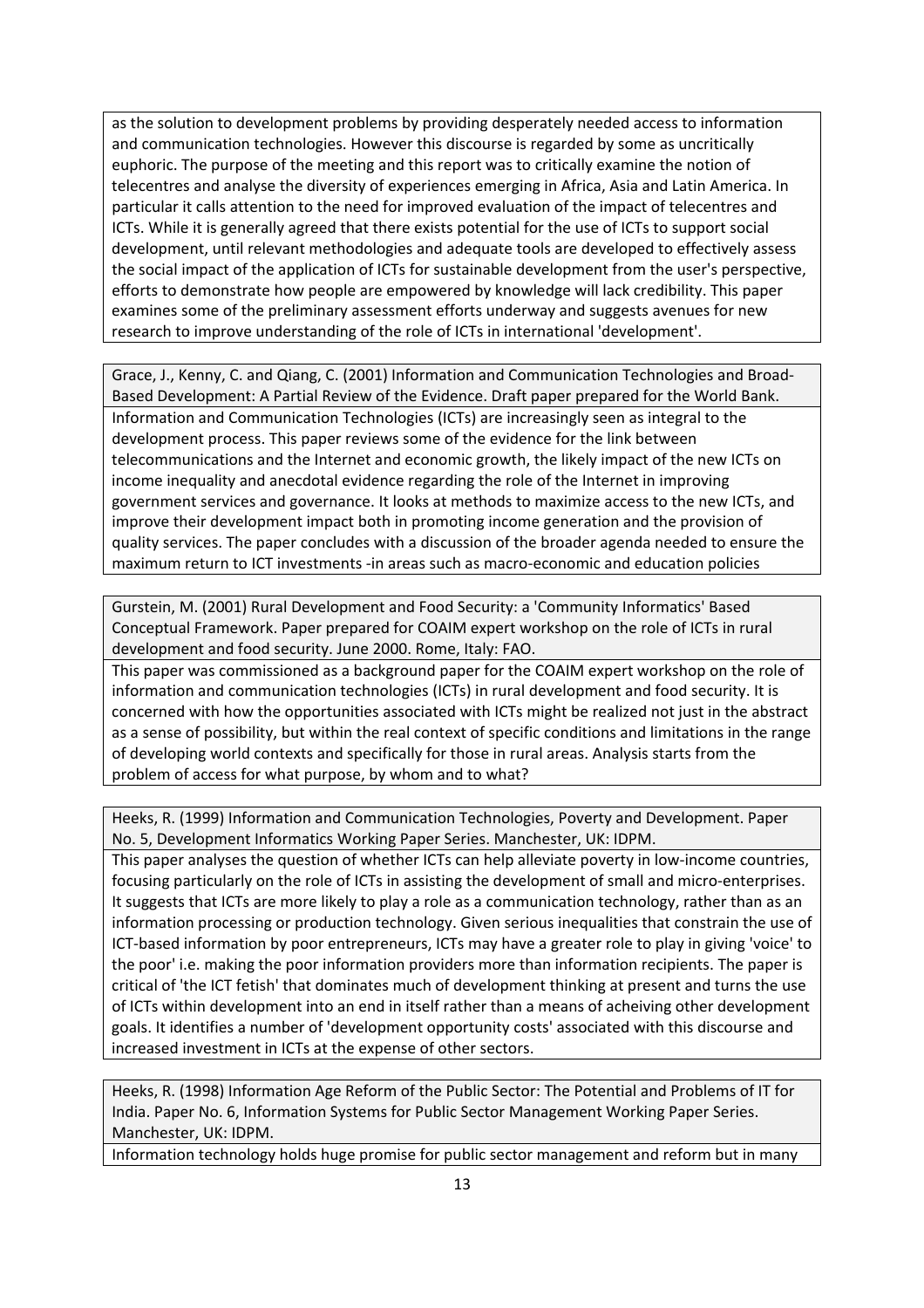countries for one reason or another the potential is not being realised. The many failures in the reform of the public sector in India are categorised in this paper as being total, partial or failures of sustainability and replicability. The problem is largely one of approach and the misunderstanding of both the role of information and more specifically information technology in public sector managment has led to a wide range of different approaches with often similarly disastrous results. These approaches can be described as the four I's, namely the 'ignore' approach, the 'isolate' approach, the 'idolise' approach and the 'integrate' approach. Of these the most successful and only recommendedapproach is the 'intagrate' approach which builds on an understanding of the importance of information and the need for technology to play a supporting rather than leading role.

Heeks, R. and Baark, E. (1998) Evaluation of Donor-funded Information Technology Transfer Projects in China: A Lifecycle Approach. Paper No. 1, Development Informatics Working Paper Series. Manchester, UK: IDPM.

While information technology forms an increasingly important component of donor-funded development projects, evaluation of such projects has been comparatively rarely reported. This paper presents an evaluation of the information technology component within four Chinese technology projects, each of which is described and evaluated. The evaluation methodology is structured around a framework termed the information technology transfer life‐cycle. This approach is used to identify a number of shortcomings within the various technology projects. Further more general issues surrounding training and the role of donor agencies are also identified and some recommendations are made about the management of IT transfer projects and more widespread use of the life-cycle approach in both the evaluation and planning of technology transfer projects.

Hilliard, RL. (2001) Farm and Rural Radio: Some Beginnings and Models. Paper presented at the First International Workshop on Farm Radio Broadcasting, 19‐22 February 2001. Rome, Italy: FAO. This paper was presented at the First International Workshop on Farm Radio Broadcasting, 19‐22 February 2001, FAO, Rome. It shows that while Internet development is slow in many developing countries, it is advancing. The paper charts the development of farm and rural radio in the US and offers comparisons with the developing world. Radio is identified as a having a crucial role in meeting development needs and is still the medium of choice, offering the greatest potential for serving farm and rural populations.

Hoffmann, V., Lamers, J. and Kidd, AD. (2000) Reforming the Organisation of Agricultural Extension in Germany: Lessons for Other Countries. Agricultural Research & Extension Network Paper No. 98, January 2000. London, UK: ODI.

Hussein, K. (2000) Farmers' Organisations and Agricultural Technology: Institutions that give farmers a voice. Paper drafted for livelihoods connect website www.livelihoods.org. London, UK: ODI. Farmers' Organisations and Agricultural Technology: Institutions that give farmers a voice. This paper was drafted for livelihoods connect website. The main aim of this contribution is to demonstrate the ways in which the research on farmers' organisation‐research‐extension linkages helps to unpack the policy, institutions and processes elements of the sustainable livelihoods approach. Examples drawn from a multi-country study covering a range of West and Central African contexts show how existing policies, institutions (organisations and legal frameworks) and processes related to agricultural research and extension affect people's access to resources, technology, assets and livelihood opportunities. Lessons are drawn that can inform the development of policies that support the strengthening of organisations, which should help to improve livelihoods in the region. Some of these relate to adjusting national policy frameworks, others can be directly supported by external agencies such as DFID.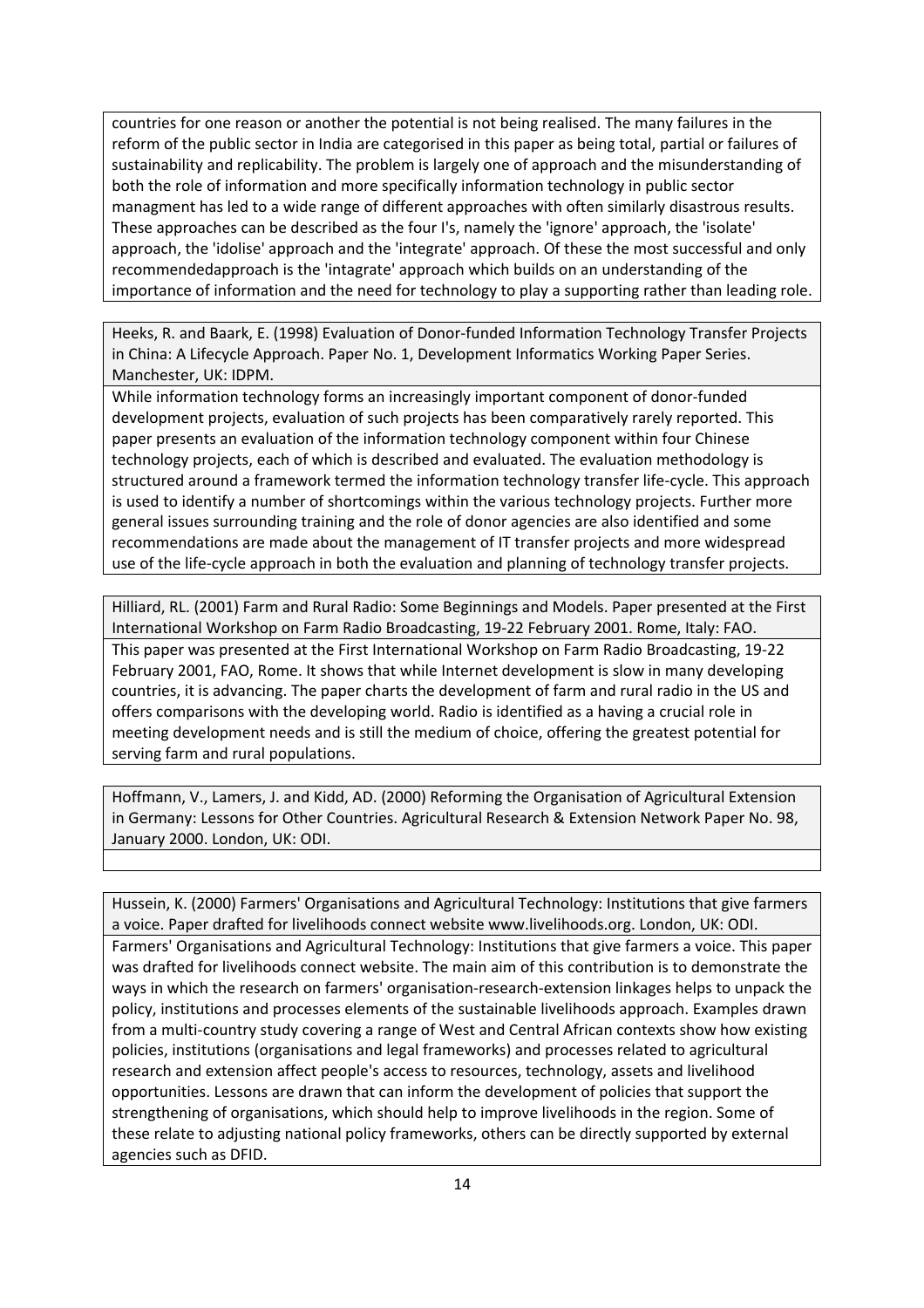IFAD (2001) Rural Poverty Report 2001: The Challenge of Ending Rural Poverty. Oxford, UK: Oxford University Press.

Ilboudo, J‐P. (2000) Prospects for rural radio in Africa. In R. Fardon and G. Furniss (2000) African broadcast cultures. Radio in transition. Oxford, UK: Currey.

ISG and TDG (2000) Internet Use and Diagnostic Study ‐ East Africa (supporting innovation in the provision of agricultural support services through Linked Local Learning). A collaborative project of the International Support Group, Netherlands and TeleCommons Development Group, Canada. Use of the internet to support innovation in agricultural extension has been a recurring topic in the European Donors' Neuchatel Initiative meetings since it started in 1995 but donor representatives and experts have struggled with how this modern information and communication technology should be used to support innovation in extension practice. This diagnostic study looks in detail at the context and means through which modern information and communication technology (ICT) could be used to support innovation in agricultural extension and rural development practice in East Africa (it contains three specific country reports for: Kenya, Uganda, and Tanzania).

Jafri, A., Dongre, A., Tripathi, V., Aggrawal, A., and Shrivastava, S. (2002) Information Communication Technologies and Governance: The Gyandoot Experiment in Dhar District of Madhya Pradesh, India. ODI Working Paper 160. London, UK: ODI.

Jensen, M. (1998) The Regional Informatics Network for Africa (RINAF): An External Evaluation for UNESCO. Volumes I & II, September 1998. Paris, France: UNESCO.

Jurich, S. (1999) The impact of Video Technology in Education : From here to where? Techknowlogia 1(1), September 1999.

Kenny, C., Navas‐Sabater, J. and Qiang, CZ. (2000) ICTs and Poverty. World Bank Poverty Reduction Strategy Sourcebook. Draft for Comments. August 29, 2000. Washington, USA: World Bank. ICTs are increasingly central in the effort to escape poverty. This is recognised by the poor themselves who, if given the option, are willing to spend over two percent of their income on telecommunications. In Chile, for example, the poor spend about the same amount on telecommunications as they do on electricity. This expenditure excludes the numerous other communications tools accessed by the poor ‐ including radio, television, and posts. ICTs provide access to information that can create earning opportunities, improve access to basic services, or increase the impact of education and health interventions. ICTs also give the poor a voice to demand government support and reform. Section 2 of this document outlines some of the ways that the poor are using ICTs to improve their own lives, and some of the ways that governments can use ICTs to improve their service delivery, especially to the poorest.

Koch, R. (1998) The third revolution. Oxford, UK: Capstone.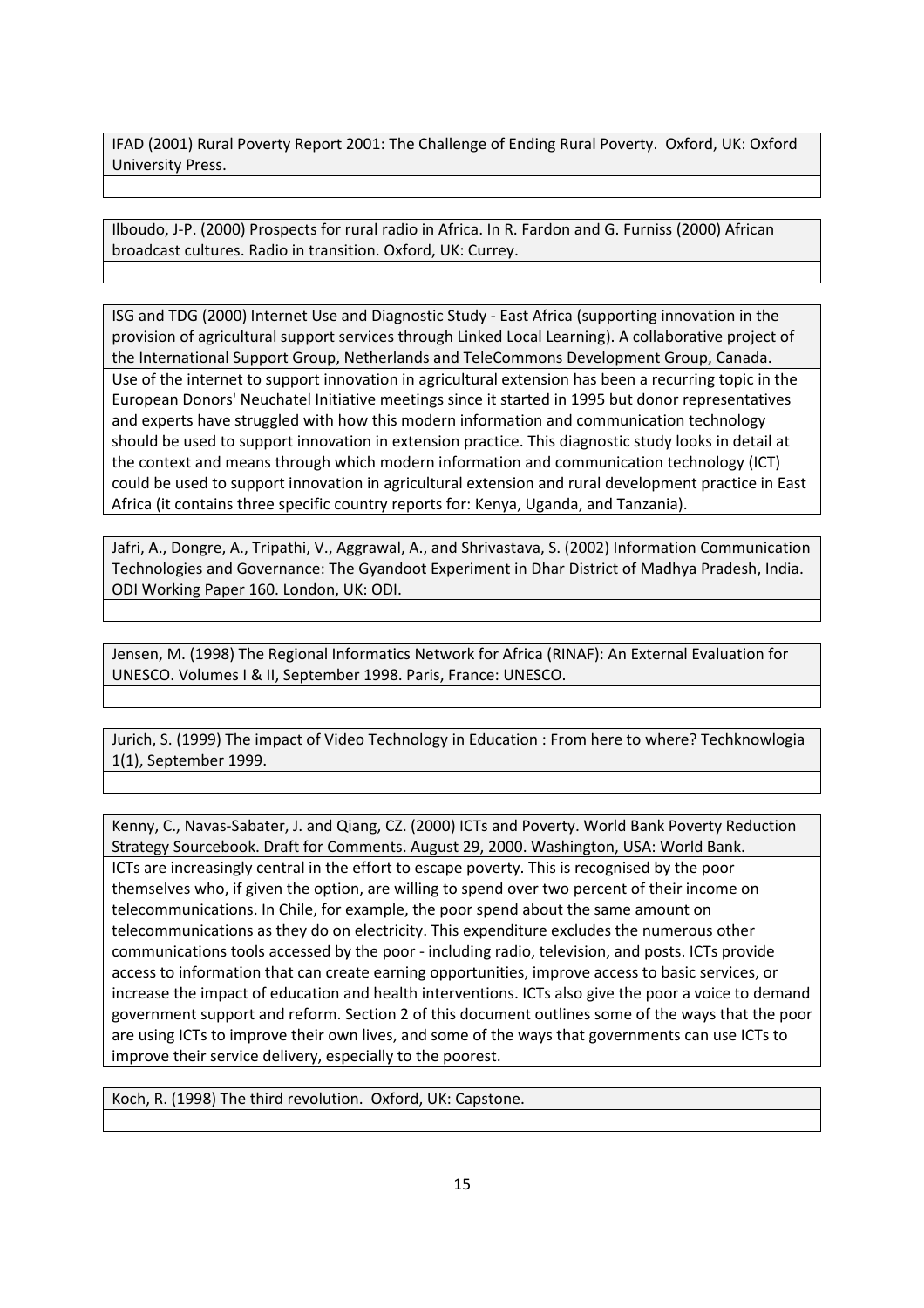Krantz, L. (2001) The Sustainable Livelihoods Approach to poverty reduction: An introduction. Stockholm, Sweden: Sida.

Latchem, C. and Walker, D. (2001) Telecentres: Case studies and key issues. Perspectives in Distance education. Vancouver, Canada: Commonwealth of Learning.

MAP (2001) A New African Initiative: Merger of the Millenium Partnership for the African Recovery Programme (MAP) and Omega Plan. July 2001. Lusaka, Zambia.

McConnell, S. Richardson, D., Doehler, M., and Wong, W. (2001) Telecentres Around the World: Issues to be considered and lessons learned. TDG/GAIA.

This paper gives an overview of the issues facing telecentre initiatives around the world. These issues include matters that cut across technical and political considerations, such as selection of sites, selection of management groups, choice of equipment, and gender issues. They also draw attention to the importance of participatory mechanisms, political networking and interaction, and a good understanding of local power relationships and the local context. Much of the literature has found that sensitisation of the community leads to broader usage of the telecentre services. This includes building an understanding of the informational needs of the different groups within the community.

Menou, M. (1999) Information and development. Technical Centre for Agricultural and Rural Cooperation, Assessing the impact of information and communication management on institutional performance. Proceedings of a CTA workshop. Wageningen, 27‐29 January 1998. CTA, 1999, 19‐45. Wageningen, The Netherlands: CTA.

Michiels, SI. and Van Crowder, L. (2001) Discovering the 'Magic Box': Local Appropriation of Information and Communication Technologies (ICTs). Communication for Development Group, Extension, Education and Communication Service, FAO. May 2001. Rome, Italy: FAO. This paper was compiled as a desk study on the appropriation of new ICTs by local communities and groups in developing countries.

Ministry of Communications (1999) Draft of communications policy discussion paper in Ghana. International Institute for Communication and Development. This resource can be found at: http://www.iicd.org. Last accessed 4/14/2009

Moetsabi, T. (1998) Participatory approaches for promoting rural connectivity: an exploration of issues. The first mile of connectivity. Advancing telecommunications for rural development through a participatory communication approach. Rome, Italy: FAO.

Mosse, D. (1996) Local Institutions and Farming Systems Development: Thoughts from a Projet in Tribal Western India. Agricultural Research & Extension Network Paper No. 64, July 1996. London, UK: ODI.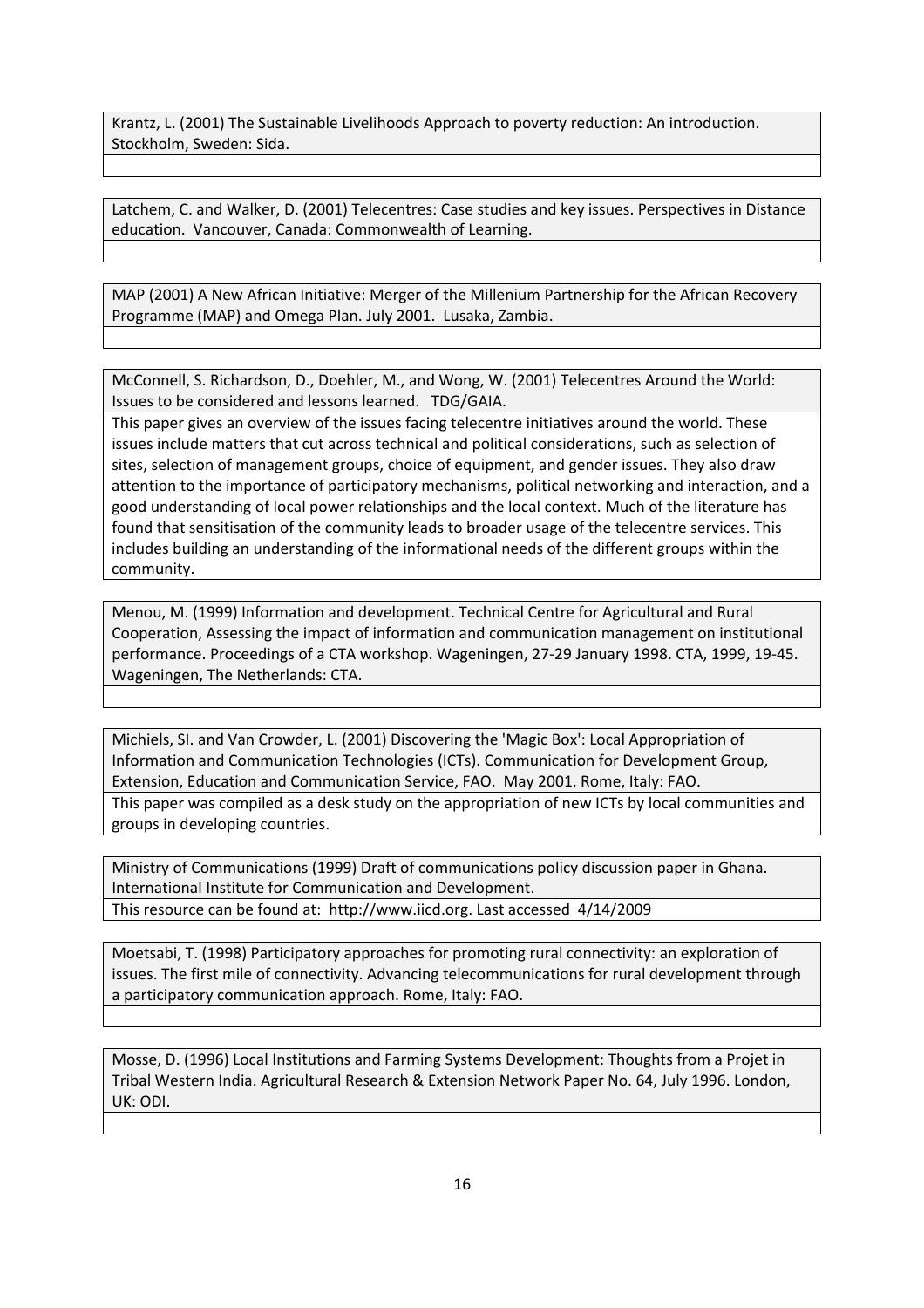Mundy, P. and Sultan, J. (2001) Information Revolutions: How information and communication management is changing the lives of rural people. Technical Centre for Agricultural and Rural Cooperation (ACP‐EC). Wageningen, Netherlands: CTA.

This book presents around 40 examples of mainly local or national organisations in Africa, the Caribbean and the Pacific, who have changed the way communication works and thereby made a difference to the lives and livelihoods of rural people. They cover a wide range of communication systems and issues, including radio and television, newspapers and newsletters, literacy programmes, computers and telecommunications, farmers' groups and markets, farmers' knowledge, research and extension links, research networks, and libraries. Just one example is the broadcasting of a radio soap opera in Kenya that is designed to deal with various development issues. The 'soap opera for development' engages with topics such as pest management, malaria, and gender relations. The radio show has recognised that drama is a powerful way of communicating, and is also able to bring out nuances of a problem and present different arguments. Importantly, it is entertaining, and an independent study has shown that about 36% of Kenyans set aside time to listen to the soap opera.

Munyua, H. (2001) Information and Communication Technologies for Rural Development and Food Security: Lessons from Field Experiences in Developing Countries. Paper prepared for COAIM expert workshop on the role of ICTs in rural development and food security. June 2000. Rome, Italy: FAO. This paper was commissioned as a background paper for the COAIM expert workshop on the role of information and communication technologies (ICTs) in rural development and food security. It examines the effect ICTs have already had on decision‐making processes, markets, the media, local empowerment, the targeting of marginal groups and employment. The potential of new ICTs for rural development, and applications of ICTs in rural areas, are examined with examples from Latin America, Africa and Asia. It then discuses the use of ICTs for improving linkages with reference to VIRCON, FARMNets and FITS. Finally it addresses constraints in the establishment and management of community‐based ICT projects and the role of partners in ensuring appropriate use of ICTs. In particular difficulties encountered with the policy environment, infrastructures, illiteracy, gender discrimination, costs and the lack of human resources. It concludes by calling for greater international co-operation to harness synergies of the respective partners and urges FAO to forge alliances and coalitions with other international, regional, national, donor, multilateral and development agencies, public and non‐public institutions and rural groups. The partnership could then work jointly in planning, piloting, promoting and implementing innovative initiatives that seek to harness ICTs for food security and rural development.

Mytton, G. (2000) From saucepan to dish. Radio and TV in Africa. In R. Fardon and G. Furniss (2000) African broadcast cultures. Radio in transition. Oxford, UK: Currey.

Negroponte, N. (1995) Being digital. New York, USA: Vintage Books.

Nelson, J. and Farrington, J. (1994) Information Exchange Networking for Agricultural Development: A Review of Concepts and Practivces. CTA.

Nelson & Farrington identify two types of networks: information exchange networks (IEN), and organisations with a networking function (ONF). IENs usually have a flatter structure than ONFs, as IENs tend to share information through mutual communication, increasingly via the internet. ONFs have a more centralised structure, and therefore more often provide one‐way information services such as CD ROMs and databases. There are also large variations within each of these two types of networks, and Nelson & Farrington give several illustrations of this. For example, networks can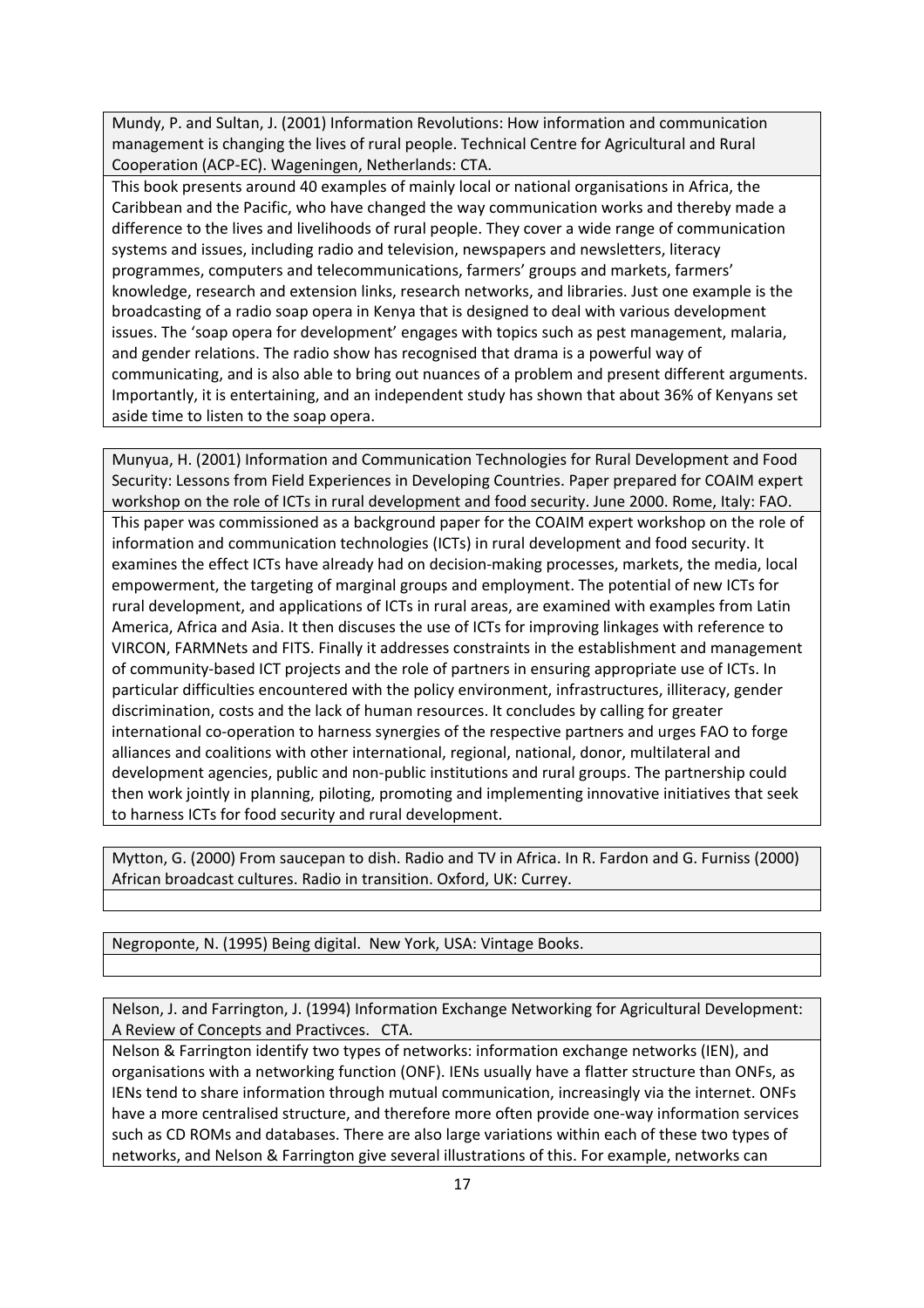function in a hub-and-spoke formation, where various members have multiple objectives, thus requiring an element of centralisation in order to coordinate these different interests. Alternatively, the rim‐effect network relies much less on a central institution, and instead the members profit from the opportunity of linking up with each other. The book concludes that there are some tensions inherent in networking which are important to address. The three tensions identified are leadership versus responsiveness, degree of formalisation, and defining boundaries

Norrish, P. (1998) Radio and video for development in The first mile of connectivity. Advancing telecommunications for rural development through a participatory communication approach. Rome, Italy: FAO.

Norrish, P. and Scott, A. (1999) Information and Communication Technologies (ICTs) for Sustainable Livelihoods. Briefing Document. AERDD & ITDG. Intermediate Technology Publishing.

This paper was presented as a contribution to discussions at the COAIM expert workshop on the role of information and communication technologies (ICTs) in rural development and food security. It focuses on new communication technologies and existing information systems and small‐scale farmers and entrepreneurs in rural communities. Specifically the risks of ICTs further marginalising disadvantaged communities and how adverse affects might be mitigated, and whether and how modern ICTs can be used to strengthen and develop the information systems of small‐scale farmers and entrepreneurs in rural communities with a view to reducing poverty.

Norton, A. and Foster, M. (2001) The potential of using Sustainable Livelihoods approaches in Poverty Reduction Strategy Papers. London, UK: ODI.

Pasteur, K. (2001) Tools for Sustainable Livelihoods: Livelihoods Monitoring and Evaluation. Draft for Comment posted on livelihoods connect website. Brighton,UK: Institute of Development Studies. This paper was prepared for discussion on the livelihoods connect website. Livelihoods M&E is still in a process of evolution and experimentation. This paper draws on some early experience and conceptual thinking and outlines the added value that a Livelihoods approach brings to M&E

Pauli, G. (1999) Towards a Technology Strategy for Sustainable Livelihoods. Prepared for the Sustainable Livelihoods Unit of the UNDP. UNDP.

This is one of a series of strategy papers on the sustainable livelihoods approach put together by the UNDP SL unit. The paper advocates a systems approach to technology development which, while focused on grass roots level, incorporates all stakeholders in the development strategy from the local to international level. The purpose of this paper is to contribute to the definition of the Technology Strategy for Sustainable Livelihoods (TSSL).

Rees, D. et al. (2000) Agricultural Knowledge and Information Systems in Kenya ‐ Implications for Technology Dissemination and development. Research & Extension Network Paper No. 107, July 2000. London, UK: ODI.

Richardson, D. (1997) The Internet and Rural & Agricultural Development: An Integrated Approach. Paper prepared for the FAO. Ontario, Canada: TeleCommons Development Group.

This paper was prepared for the FAO in 1997 following a fact-finding mission in March and July of 1996. The executive summary notes that the Internet is rapidly expanding in developing countries. This expansion is, however, largely an urban phenomenon and most rural communities are not yet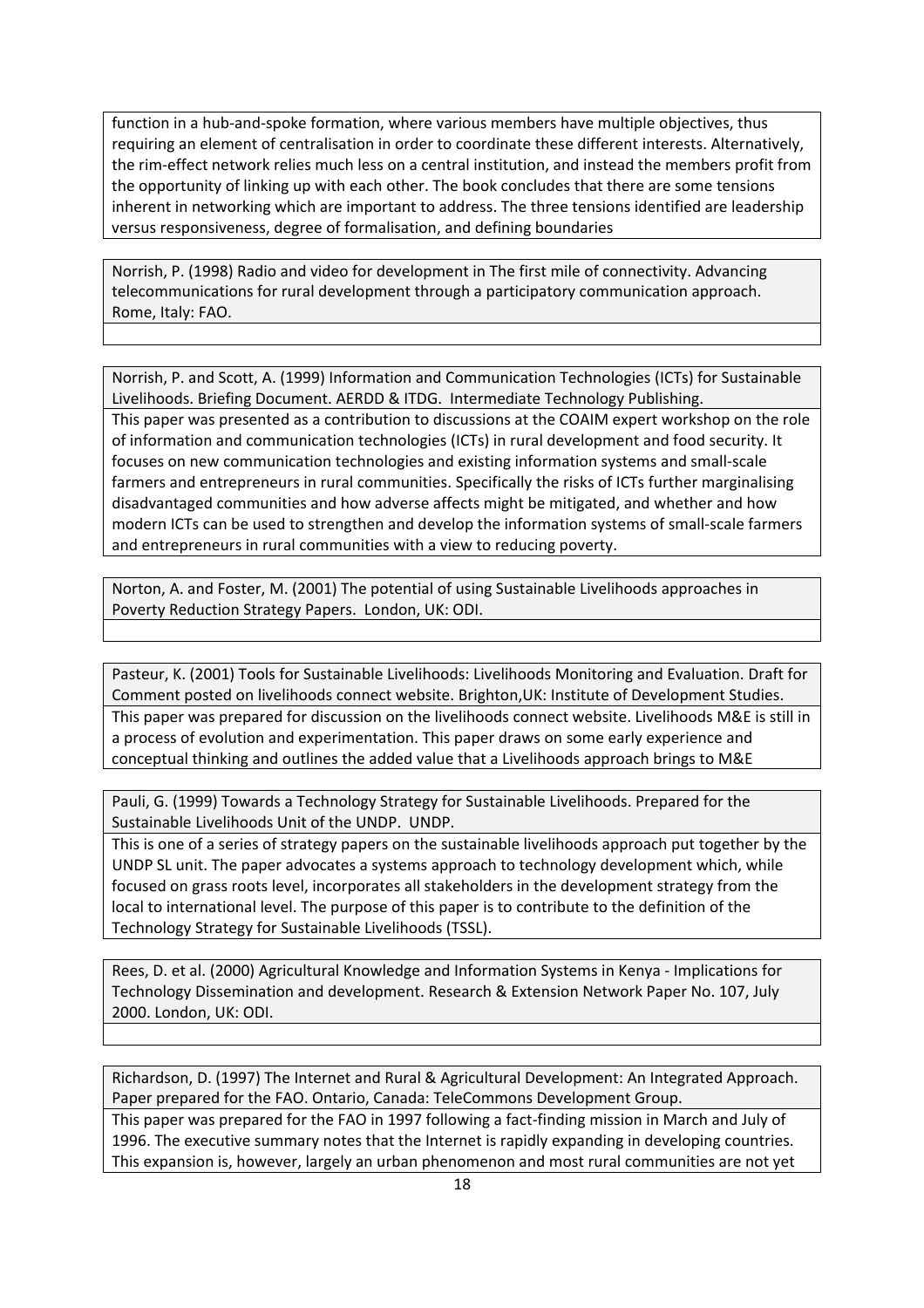able to take advantage of the services available to their urban neighbours. The paper recommends an integrated approach to facilitating Internet services and applications that will benefit rural communities and agricultural organisation. This approach begins with the needs of rural people and grassroot agricultural organisations and works to establish vertical and horizontal channels of communication. In this way, rural people and farmers can open new communication channels to enhance relationships with one another, and they can participate in dialogue and information exchange with decision‐makers, planners, researchers and others who may reside far beyond rural communities. Pilot projects linked to rural and agricultural organizations can help ensure that rural communities and agricultural organizations remain part of regional and national Internet initiatives. The paper includes recommendations for strategies, funding mechanisms and support systems, together with examples of innovative approaches in Mexico and Chile.

Richardson, D. (2001) The Practical Reality of Knowledge Management within Development Inititiatives. Paper prepared for IFAD's Electronic Networking for Rural Asia/Pacific Projects (ENRAP) 2nd Comprehensive Workshop. Singapore, February 6‐9, 2001. TeleCommons Development Group. Richardson argues that knowledge management is a very personal activity that, if practiced widely, can improve organization's ability to achieve development results. […] Personally accessible, immediately useful and relatively inexpensive personal knowledge management tools can empower development workers to take ownership of their intellectual assets. Knowledge management starts with the individual and moves through an organization. Every individual uses knowledge management tools – including personal memory, date books, notebooks, file cabinets, email archives, calendars, post‐it notes, bulletin boards, newsletters, journals, and restaurant napkins. Knowledge management begins when an organization enables individuals to link their personal knowledge management systems with organizational knowledge management systems.

Richardson, D. (1999) The Virtual Research and Extension Communication Network: An Interactive Learning and Communication Network for Research and Extension Personnel. Concept paper prepared for FAO. Guelph, Canada: TeleCommons Development Group.

This concept paper prepared for the FAO describes a suite of networked electronic tools that can facilitate improvement in communication processes and information sharing among stakeholders involved in agricultural development. The suite of tools is described as a "Virtual Research and Extension Communication Network" (VRECN): an electronic communication network and set of learning tools that will be collaboratively developed and implemented by research and extension personnel within a Ministry of Agriculture, in consultation and collaboration with key stakeholders. The suite of tools are themselves artifacts of a planned and on-going process of stakeholder involvement in mapping communication and information sharing relationships and identifying critical relationships that require improvement in order to reach agricultural development and food security goals. The result of an effective VRECN will be research and extension personnel who are able to strategically collaborate in order to meet the challenges of agricultural development, in partnership with other stakeholders.

Rivera, W. (2001) Agricultural and Rural Extension: Options for Reform. In collaboration with Extension, Education and communication Service, SDRE, FAO. Rome, Italy: FAO.

This paper addresses some of the current issues that are prevalent in the debate about the future of agricultural extension regarding both the role of governemnt and the need for new institutional frameworks owing to the failure of many existing extension systems. The paper also reviews FaOs role in porviding extension support both through the development of alternative methodologies and the support for many of the institutions involved in extension services. The reforms outlined by Rivera focus on the market issues that are central to the debate over the changing role of public versus private extension funding and delivery. The commercialisation o f agricultural extension that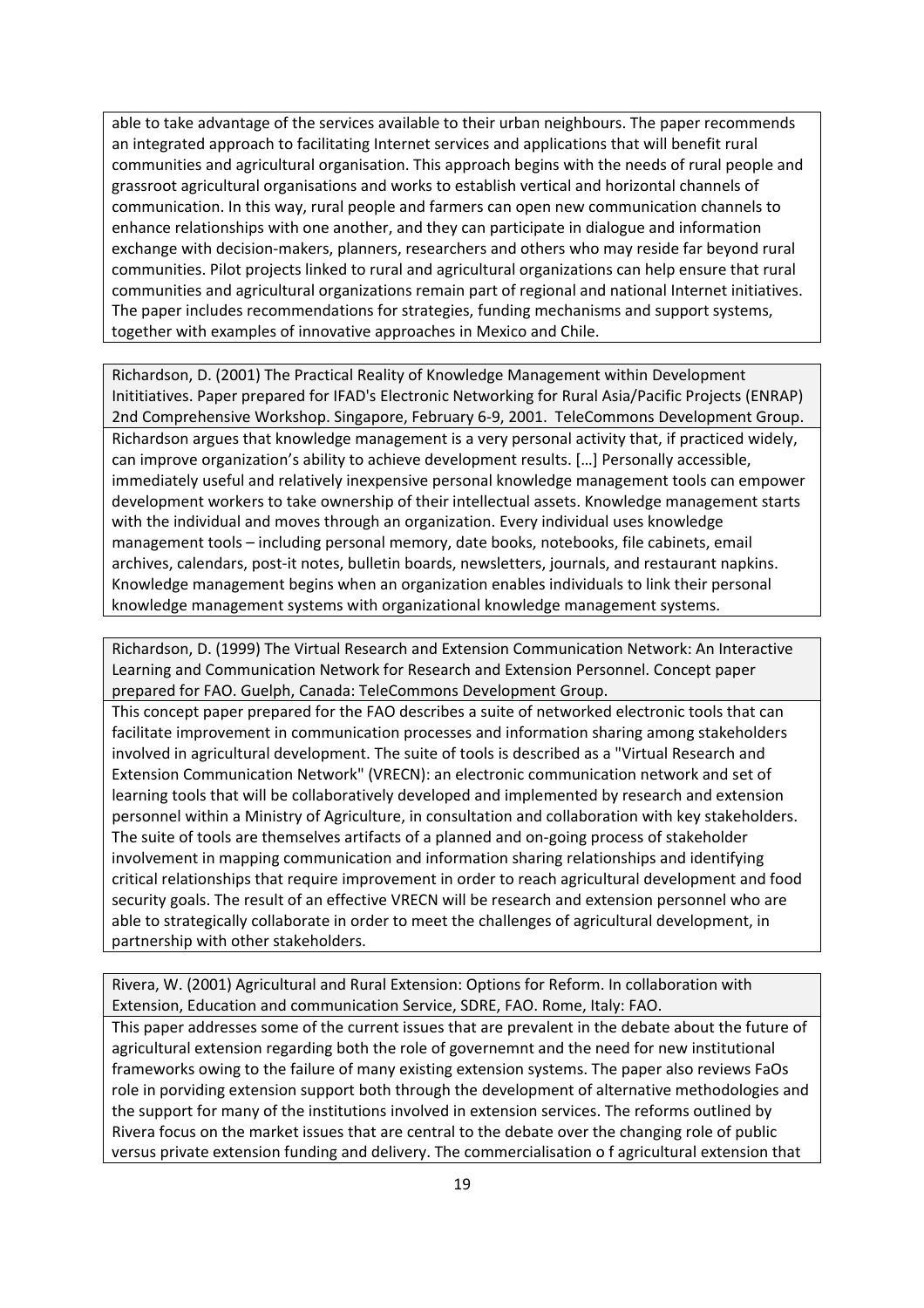has taken place in countries like The Netherlands and England has led to the provision of services by the private sector with a decreasing role for government in terms of both funding and delivery. In many developing countries the market reforms that are needed to develop private sector extension services are taking place slowly. In order to support more market oriented agricultural production that is integrated with the globalising economy there is a growing diversity of needs among farmers that cannot be addressed through the existing governemnt extension services. The FAO (Axinn, 1988) has historically been a leading porponent of developing new and alternative extension methodologies in reponse to the recognition of diverse needs throughout its global programmes. The FAO programmes support extension activities at a number odf different levels ranging from government to NGOs and farmers. The global reality of a "new paradigm towards market‐related reforms" is likely to require greater understanding of the needs of different target groups and the concomitant development of diverse extension systems to meet those disparate needs. FAO has considerable comparative advantage in both the identification of different target groups and the promotion of different approaches to reflect those needs. Farming Systems Development (FSD), Farmer Field Schools, Distance Education, the National agricultural Extension Systems Reform Initiative (NAESRI) FarmNet and VERCON are some of the range of approaches developed by the FAO and used across the technical units for different sectoral programmes. One common approach is the use of participation theat is reflected most explicitly in the FFS but also a key feature of the wide range of activities. Rivera explains that "Empowering local communities and small farmers in the use and development of extension services through participatory approaches remains one of FAOs most central and important tasks". Participation is also capable of being integrated into any number of market-based and non-market based reforms as it relates to the extension methodolgy and not an institutional arrangement affecting government structure

Robinson, SS. (2001) Rethinking Telecenters: Knowledge Demands, Marginal Markets, Microbanks, and Remittance Flows. e‐OTI: OnTheInternet March/April 2001 Screen Version. An International Electronic Publication of the Internet Society http://www.isoc.org/oti.

Roling, N. (1995) What to think of extension? A Comparison of Three Models of Extension Practice. AERDD Bulletin.

This paper provides a critical assessment of the prevailing extension model which is known as the linear model and is based on technology transfer from agricultural research to famers as 'users'. The paper refers to numerous other critical analyses of the linear model and explains that certain basic tenets of the model are wrong most of the time. Specifically, technologies are usually re-invented as they are adopted by others and farmers themselves are keen experimenters and researchers leading to most new ideas resulting from practice rather than research. The linear model despite its problems in practice, fits well with existing structures an dprovides a logical and simple approach to extension. Roling argues that few people can envisage an alternative but further understanding of the dimensions that underlie extension models can help to introduce two new and different models. Five dimensions of extension models are explained and used as a comparative framework for the three models.

Roling, N. (1988) Extension Science. Information systems in agricultural development. Wye studies in agricultural and rural development. Cambridge, UK: Cambridge University Press.

Scott‐Goldman, J. (2001) Literacy Programmes and Sustainable Livelihoods. London, UK: DFID.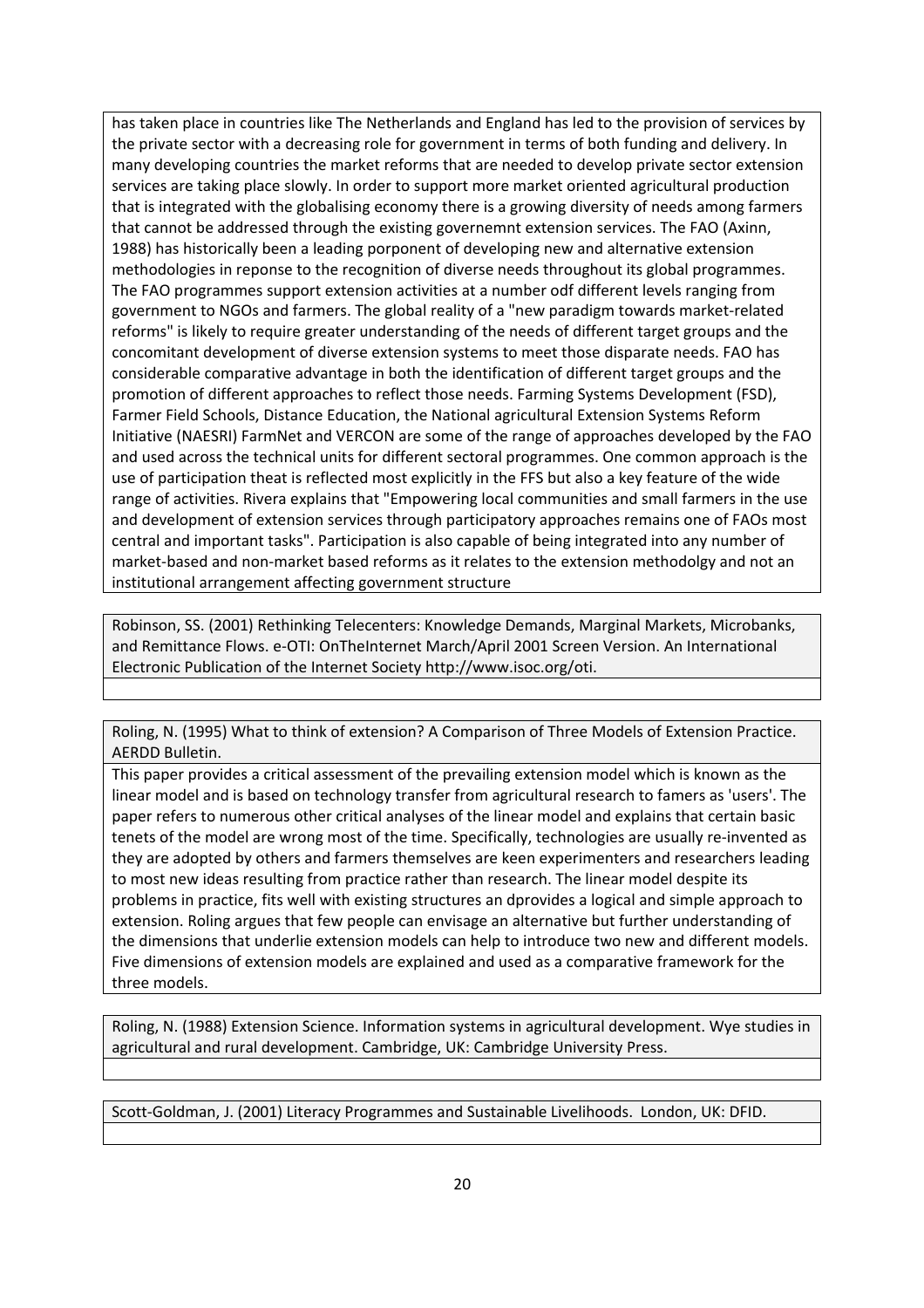Shankland, A. (2000) Analysing Policy for Sustainable Livelihoods. IDS Research Report 49. September 2000. Brighton,UK: IDS.

Siochrú, S. (2001) From Knowledge Management to Knowledge Empowerment. Paper produced as part of the IFAD/ENRAP Project (Electronic Networking for Rural Asia Pacific Project) January 2001. Nexus.

This report examines the applicability of the principles of knowledge management in the context of IFAD's development activities. It is premised on the idea that the relationship between a development organisation and its ultimate clients, disempowered and poor communities, is, of necessity, very different to the relationship between a corporation and its customers. The objectives of the two processes are different, as are the intermediary actors between the core organisation and the final customers. Knowledge management techniques such as those espoused by the World Bank are certainly relevant in the IFAD development context. However, while their relevance is greatest at the institutional level it tapers quickly as one enters the world of IFAD Projects, and at the level of the target communities, it requires modification to the point of obliteration as a coherent guiding set of techniques. It is argued that the philosophy and techniques of empowerment, and the use of knowledge to empower, should be the guiding principle in supporting the development of poor communities. This report is primarily concerned with the Project level, interactions between Projects and their target communities, and the use of knowledge by poor communities themselves.

Skuse, A. (2000) Information Communication Technologies, Poverty and Empowerment. London, UK: DFID.

Increasingly, questions concerning who will benefit and who will be left out of the ICT revolution are coming to the fore in policy debates. Equally, concerns over areas of the developing world being left out of globalisation or being slow to develop ICT infrastructure centre on the potential negative impacts upon economies, economic decision making and the networking, advocacy and empowerment potential that ICTs can bring to civil society groups. This paper provides a very general review of the opportunities and constraints associated with trends in globalisation and information and communication technologies. In particular it looks at information rights, empowerment and the economic barriers to access to ICTs that create an 'information excluded' underclass.

Starkey, P. (1997) Networking for development. London, UK: IFRTD.

Sutton, R. (1999) The policy process: An overview. ODI Working Paper 118. London, UK: ODI.

TDG (2000) Rural Access to Information and Communication Technologies: The Challenge for Africa. Final Report prepared by TeleCommons Development Group for the African Connection Secretariat, with support from the Information for Development Program (InfoDEV). Washington, USA: IBRD/World Bank.

Despite high demand for ICT services in Africa, and a growing telecommunications market, rural access to basic services remains a major concern. DFID UK, and the World Bank Information for Development Program (infoDEV) commissioned this critical analysis of recently available research and data on rural access to ICTs to generate concrete recommendations for action. These recommendations are designed to be presented to the 'soon to be created' African Connection Secretariat, a regional, African‐led and managed initiative to harmonise improvements in infrastructure and management of telecommunications and information technology across countries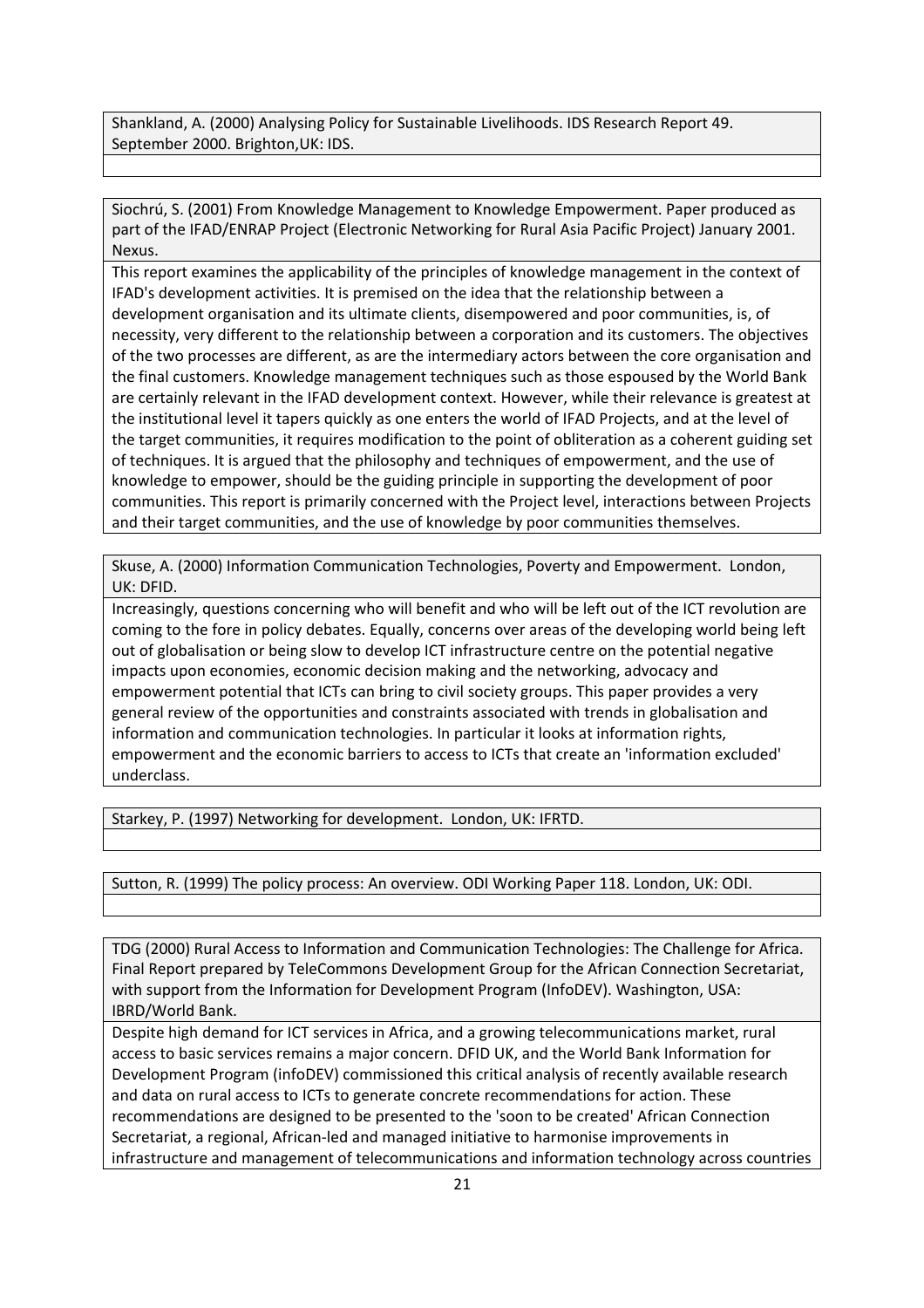TechKnowLogica (1999) International Journal of Technologies for the Advancement of Knowledge and Learning Volume 1. Introductory Issue 1, September/October 1999.

Thomson, AM. (2000) Sustainable Livelihoods Approaches at Policy Level. Paper prepared for FAO e‐ conference and Forum on Operationalising Participatory Ways of Applying a Sustainable Livelihoods Approach. March 2000. Rome, Italy: FAO.

An SL-friendly policy process would, as discussed in this paper, allow for much greater participation in the process of setting priorities and formulating overall policy structure. However the nature of this participation and its relevance to the policy process is likely to vary according to the policy area concerned. In some cases, particularly for macro policies, the concerns of the poor have to be reconciled with the need for an economically sustainable macro‐environment, and the demands of lending agencies. In other cases, countries may have signed up to international conventions that, in theory at any rate, define some of the aspects of policy choice.

UN (2000) Report of the High‐level Panel on Information and Communication Technology, 17‐20 April, 2000, United Nations. New York, USA: UN.

UNDP (2001) Human Development Report 2001. Making Technologies Work for Human Development. Washington, D.C, USA: UNDP.

In the Human Development Report 2001, UNDP charts the shift from the industrial age to the network age. Some of the defining characteristics of the network age is the current emphasis on scientific research and innovation, including rapid expansion of the possibilities of the internet; the changing nature of production towards more investment in research & development and e‐business; a growing diaspora demanding accessible information and communication technologies; and a shift towards advocacy based on the globalisation of civil society concerns.This resource can be found at: http://hdr.undp.org/en/reports/global/hdr2001/. Last accessed 4/8/2009

UNESCO (1999) World communication and information report 1999‐2000. Paris, France: UNESCO.

Warren, P. (2001) Survey at‐a‐distance on Assessment of Stakeholder Participation in FAO Field Programme. Final report prepared for the FAO, November 2000. Rome, Italy: FAO.

The preparation of this report was one of the activities of the Task Group on Analysis and Evaluation of FAO's Informal Working Group on Participatory Approaches and Methods to Support Sustainable Livelihoods and Food Security. It is based upon an email survey carried out in August‐October 2000, with the aim of eliciting the views (and experience) of selected FAO regional and field staff on monitoring and evaluation of stakeholder participation in FAOs field programmes.

World Bank (1999) Knowledge for Development. World Development Report 1998‐99. Oxford, UK: Oxford University Press.

The report on Knowledge for Development highlights the role of international development institutions as intermediaries in the transfer of knowledge, and the need to manage knowledge as a global public good. The authors observe that revolutions in communication have often been at the centre of societal changes. In most developing countries, however, the use of new information and communication technologies is still limited. There are several reasons for this, such as low income, inadequate human capital, and weak competitive and regulatory environments. Sociocultural differences also play a part, since all people tend to adopt new technology mainly when they trust it.